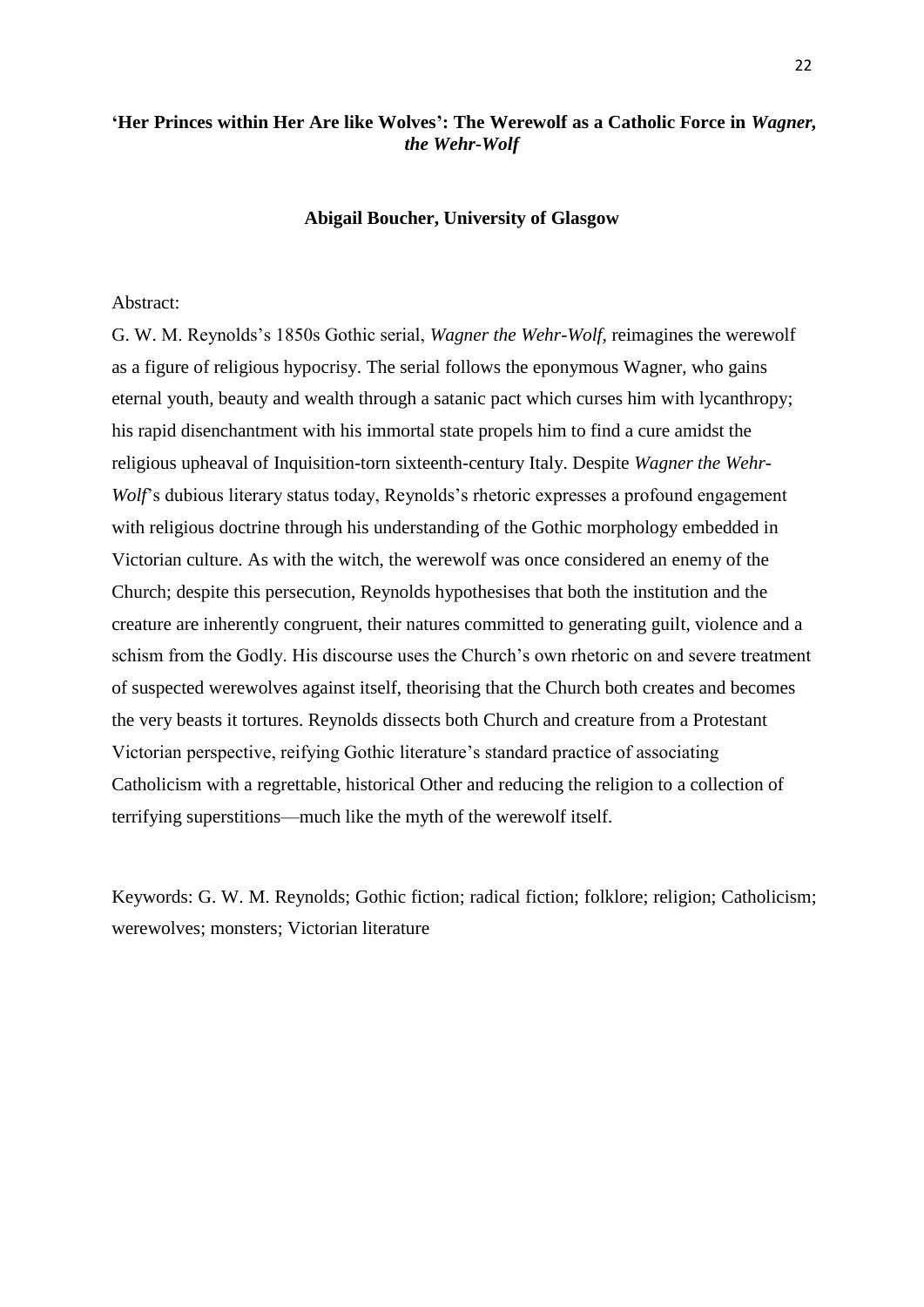G. W. M. Reynolds, the Victorian author and publisher of radical fiction, is best remembered today for his vaguely pornographic anti-aristocracy serials *The Mysteries of London* (1844-48) and the *Mysteries of the Court of London* (1848-56), as well as for editing and publishing a number of periodicals, including his *Reynolds's Miscellany* and *Reynolds's Weekly Newspaper*. However, the prolific Reynolds was also writing, simultaneously with these other projects, a Gothic serial called *Wagner, the Wehr-Wolf* (1846-47). *Wagner* was extremely popular contemporarily – a popularity which E. F. Bleiler attributes at least in part to the subject's novelty (2015 [1975]: xiv) – but, much like many of Reynolds's other works, the text has largely been forgotten in academic circles and is the subject of almost no critical works. In part, *Wagner*'s lack of attention by modern scholarship has to do with the perceived quality and style of the writing which, it must be owned, is gory, lewd, and often Gothic to the point of absurdity. Further, many critics read Reynolds's portrayal of the werewolf figure as unliterary, un-symbolic, and uninteresting in the greater scope of werewolf fiction, and give it correspondingly little attention. Beresford, for example, says only that 'Reynolds chose to present the traditional view of the man-beast that he knew would excite readers' (2013: 159), Bleiler considers Reynolds to have 'treated [the werewolf] simply as far as its manifestations go' (2015 [1975]: xiv), and Frost insists that the text is 'a crude, hastily written potboiler of negligible literary merit' (2013: 66;).

Werewolf fiction of the nineteenth century is largely overshadowed today by the more resonant vampire fiction. These two monster figures are closely linked not only in contemporary theory (Beresford 2013: 13, 83), but also through the Greek and Slavonic term for an undead creature that they share, *vrykolakas* (Beresford 2013: 118-19). However, at the time of Reynolds's writing, werewolf fiction was a fairly prevalent, if short-lived, genre.<sup>1</sup> One reason, perhaps, for the werewolf's lack of continuing popularity or full assimilation into modern British culture is that, unlike other monsters with which it is sometimes correlated (like the vampire or the witch) the idea of the werewolf is more firmly tied to location. Beresford notes that the 'last wolves eventually died out around 1684 in Britain, and by around 1770 in Ireland' (2013: 13), making the figure of the wolf a more distant, exotic threat. Indeed, the werewolf narrative was far more a product of Continental (and especially German and Eastern European) mythology. In his introduction to *Wagner*, E. F. Bleiler posits that:

Reynolds was using a concept alien to English literature, the werewolf. The word 'werewolf' is known from earlier English letters, but no early English werewolf story survives, and Reynolds offers the first significant use of the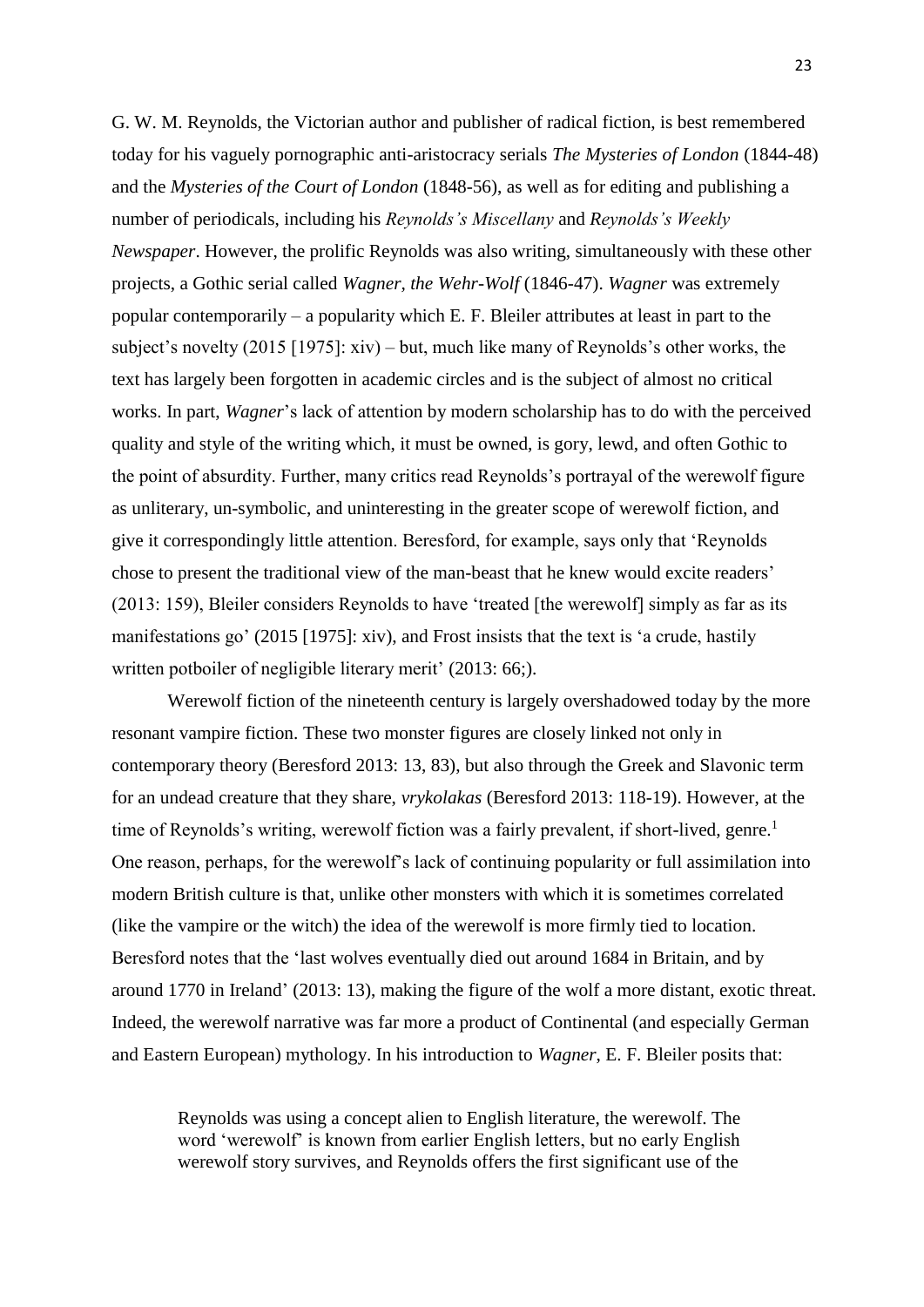motif in English. The werewolf stories that were written before Reynolds's novel can be counted on one's fingers. (2015: xiv)

The figure of the werewolf also has a great number of historical and dogmatic ties to the medieval Catholic Church, ties which assisted in distancing it from nineteenth-century Protestant Britain. The werewolf, though experiencing a minor popularity in mid-century British penny dreadfuls and Gothic fiction, was too much a Continental monster to ever fully embed in the British psyche.

It is this view of the werewolf as a mythological Continental menace which, in part, informs Reynolds's otherwise un-nuanced portrayal of Wagner and sets it apart from the majority of werewolf texts. Where more conventional readings (both historical and literary) view the werewolf in relation to disability, here Reynolds reimagines the werewolf as a figure of religious hypocrisy and a regression to an older order.<sup>2</sup> Where many (and perhaps most) portrayals of werewolves are rooted in the body, Reynolds roots his in spirituality and society.<sup>3</sup> And where once Reynolds was keen to destroy the aristocracy in his Chartist pennyfiction, here he seeks to castigate the institution of the Catholic Church.<sup>4</sup>

Set in the 1510s and 1520s, the serial follows the eponymous Fernand Wagner, who is the servant of Dr Faust in both Marlowe and Goethe's retelling of the legend. In Reynolds's version, Wagner is an elderly German peasant who gains eternal youth, beauty, and wealth through a Satanic pact which indentures him to Faust for a short time, but curses him with lycanthropy eternally. His rapid disenchantment with his perverted immortal state propels him to find a cure amidst the religious upheaval of Inquisition-torn Italy. The serial ends when Wagner, after divine instruction, manages to break his curse and die in his 'natural' nonagenarian form. In typical Reynolds fashion, the corrupt institution of the Church is dealt a few crippling (although not fatal) blows, its nefarious practices are exposed to the general populace of the narrative, and all those who upheld its evil values are dealt poetic justice.

#### **Wagner: A Catholic Monster**

The quotation in the title of this article references God's judgment of Jerusalem's sins:

Her princes within her are like wolves tearing the prey, by shedding blood and destroying lives in order to get dishonest gain. Her prophets have smeared whitewash for them, seeing false visions and diving lies for them, saying, 'Thus says the Lord GOD,' when the LORD has not spoken. (Ezekiel 22:27-28)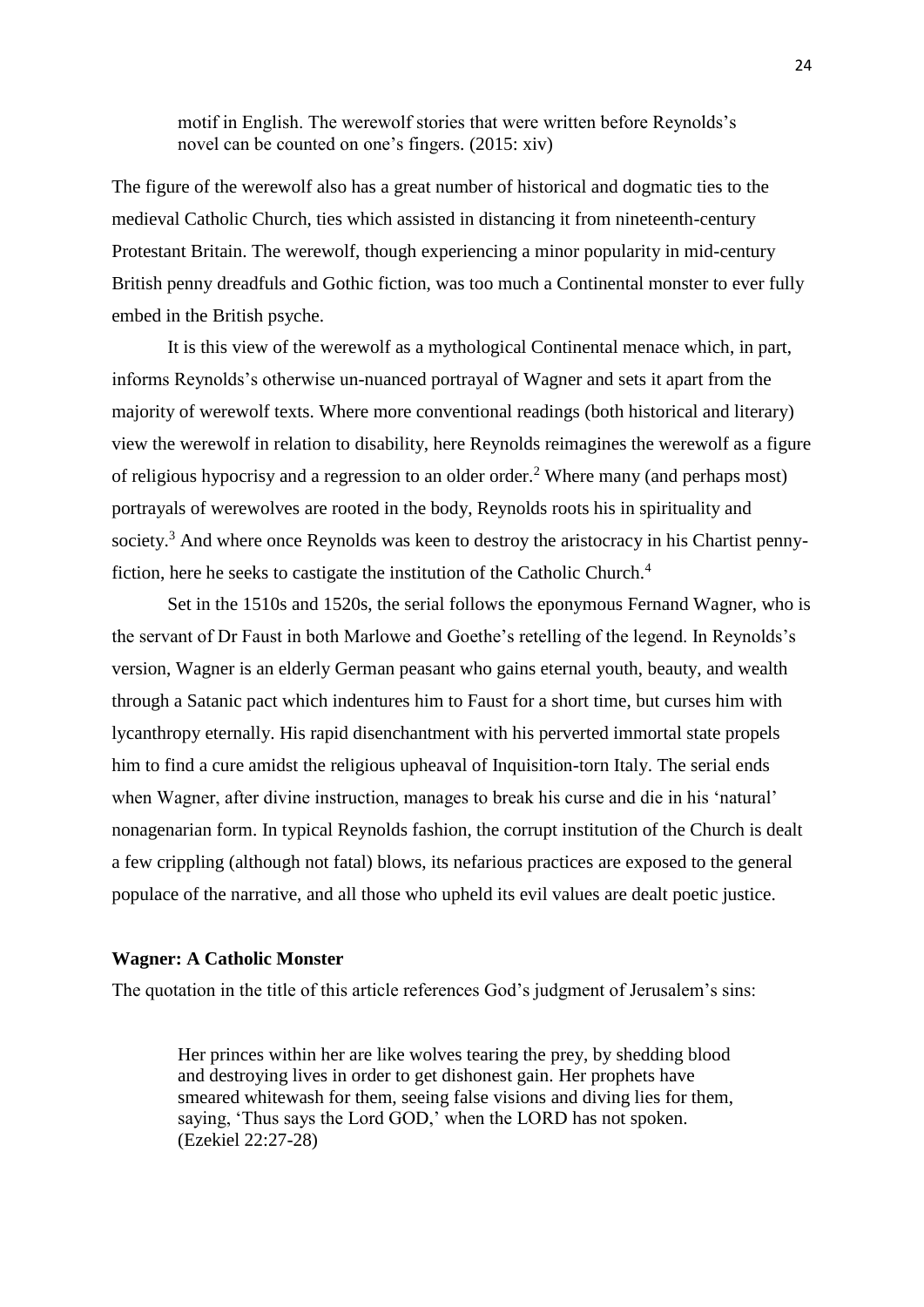As God judged the hypocrisies of Jerusalem, so Reynolds portrays what he considers to be the hypocrisies of Rome. *Wagner* was not Reynolds's first foray into religious criticism; in fact, his very first work, published in 1832, was a forty-page Deist essay entitled *The Errors of the Christian Religion Exposed, by a Comparison of the Gospels of Matthew and Luk*e (Bleiler 2015: ix). Young Reynolds writes: 'I am now eighteen years old, and till within this year have been a firm believer in Christianity [....] About six months ago I perused the "Age of Reason;" and this entirely opened my eyes to the errors in which I had so lately trodden' [Bleiler 2015: xii-xiii]. Although Reynolds, later in life, preferred not to mention this early work (Bleiler 2015: ix), his cynicism about aspects of Christianity continued to be a preoccupation in his writing. In particular, the perspectives expressed in this juvenilia are echoed in *Wagner*, where the supernatural werewolf embodies not only the harmful superstitions of Catholicism, but also the failings of Man and the corruption of a man-made religious institution.

As with the witch, the werewolf was once considered an enemy of the Church (Beresford 2013: 87-88, 98, 109-12), with Beresford arguing that there is 'an inescapable link' between the two, with lycanthropy often thought to be derived from 'demonic possession and/or witchcraft' (88); despite this historical persecution, Reynolds hypothesises that both the institution and the creature are inherently congruent, their natures committed to generating guilt, violence, and a schism from the Godly. Reynolds's rhetoric surrounding the werewolf expresses not only a deep engagement with religious doctrine, but also an understanding of the Gothic morphology and supernatural structures embedded in Victorian culture. Reynolds marries the idea of the werewolf to the Catholic Church in three specific ways: firstly, he links the Gothic trope of the historical Catholic Other with the werewolf's status as a Continental monster. Secondly, he embeds Catholic dogma and practices into narrative structures surrounding the werewolf, depicting it to be a monster whose characteristics closely parallel the institution that Reynolds overtly denigrates. Finally, and simultaneously, Reynolds embeds the werewolf figure (which itself is already embedded with markers of Catholicism) as a player in the history of the Church, Inquisition, and Protestant Reformation; in doing so, he uses the Catholic Church's own rhetoric on, and severe treatment of, suspected werewolves against itself, theorising that the Church both creates and becomes the very beasts it tortures.

Reynolds illuminates the initial parallel between the werewolf and Catholicism immediately in the text: they are both Continental fixtures and, as such, are both within the domain of the Gothic. As has been illustrated, the werewolf is frequently read as a monster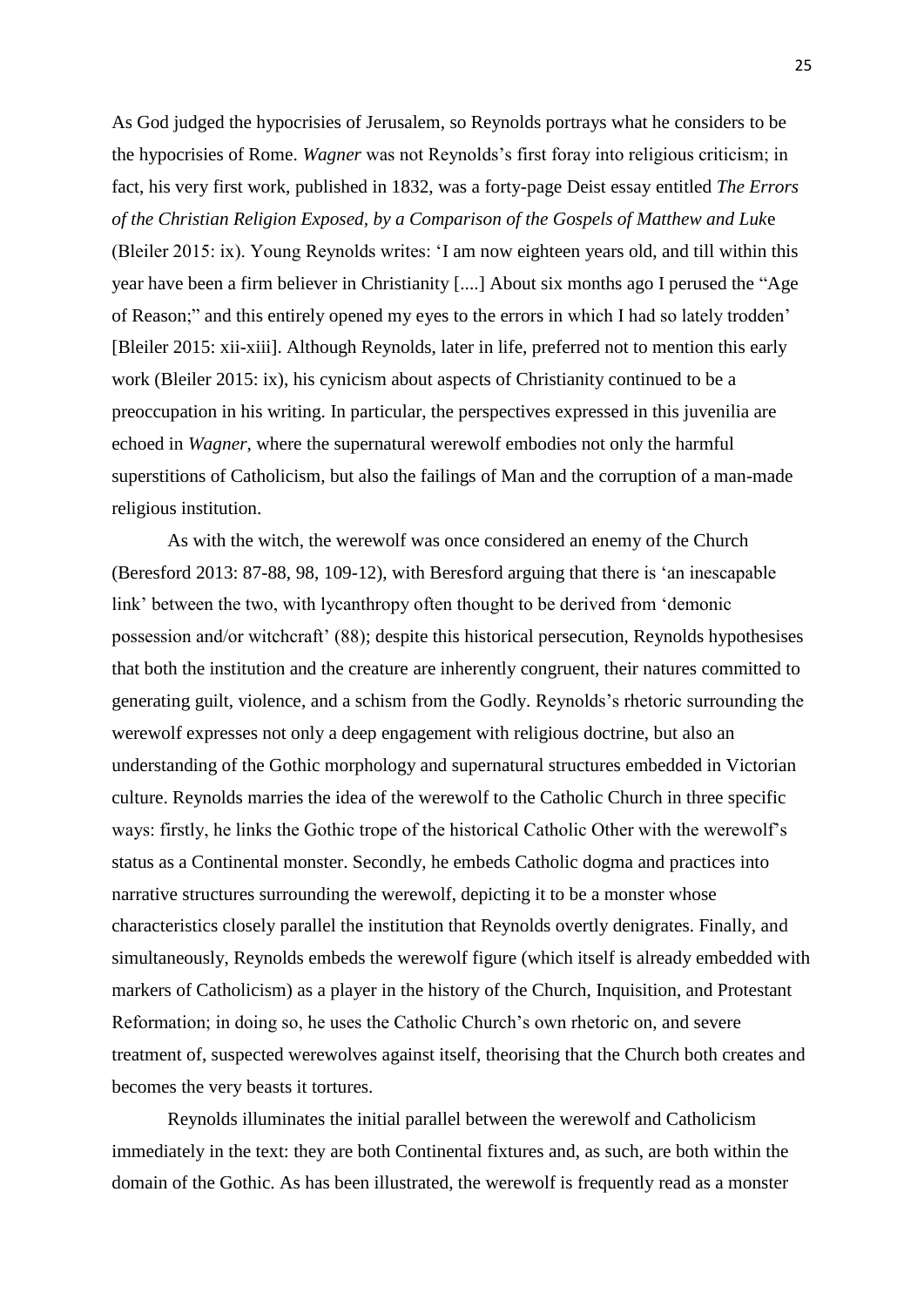imported, rather than organic, to Britain; as such, it has a greater capacity to be Othered than indigenous mythological creatures. The same process is true in many British Gothic representations of Catholicism, where the Church is portrayed not only to be monstrous, but also to be foreign.<sup>5</sup> In his work on Victorian religious reformation, Dominic Janes goes so far as to say that Catholicism was considered by the mid-Victorians to be not just foreign, but 'oriental' (Janes 2009: 96). It is certain that the Church was Othered in many Gothic texts, and not purely through its connection to the Continent: with the centuries-long extinction of both the wolf and the Church's hegemony in Britain at the time of Reynolds's writing, both are seen as part of Britain's perhaps shameful or regrettable history; this historical component binds both more closely together as it condemns them even further to the realms of the Gothic and removes them to the realm of the Other.<sup>6</sup>

Reynolds signals this Continental, Gothic connection immediately by setting the opening scene in Germany's Black Forest in 1516 during the middle of a violent storm. Reynolds writes:

The night was dark and tempestuous; - the thunder growled around; - the lightning flashed at short intervals; - and the wind swept furiously along, in sudden and fitful gusts. The streams of the great Black Forest of Germany bubbled in playful melody no more, but rushed on with deafening din, mingling their torrent-roar with the wild creaking of the huge oaks, the rustling of the firs, the howling of the affrighted wolves, and the hollow voices of the storm [...] and when the vivid lightning gleamed forth with rapid and eccentric glare, it seemed as if the dark jaws of some hideous monster, floating high above, opened to vomit flame. (5)

In this passage wolf imagery, Germanic landscape, and Gothic cliché are woven tightly and overtly together to create a heavily Othered, monstrous space, and Reynolds wastes little time in introducing Catholicism as a natural extension, or even a vital component, of his Continental monster narrative. The first action and interaction in the serial is the visitation of a mysterious stranger – revealed to be Faust – upon the elderly peasant Fernand Wagner in the middle of the storm. Faust convinces Wagner to make a Satanic pact: in exchange for granting Wagner eternal youth, beauty, intelligence, and wealth, Wagner agrees to become a werewolf and to 'prey upon the human race, whom I [Faust] hate' (6). While this scene introduces Christianity in general at the forefront of the narrative, it establishes many footholds in Reynolds's specific argument about Catholicism that become apparent as the Church is encountered in the narrative. The first scene involving any religious institution or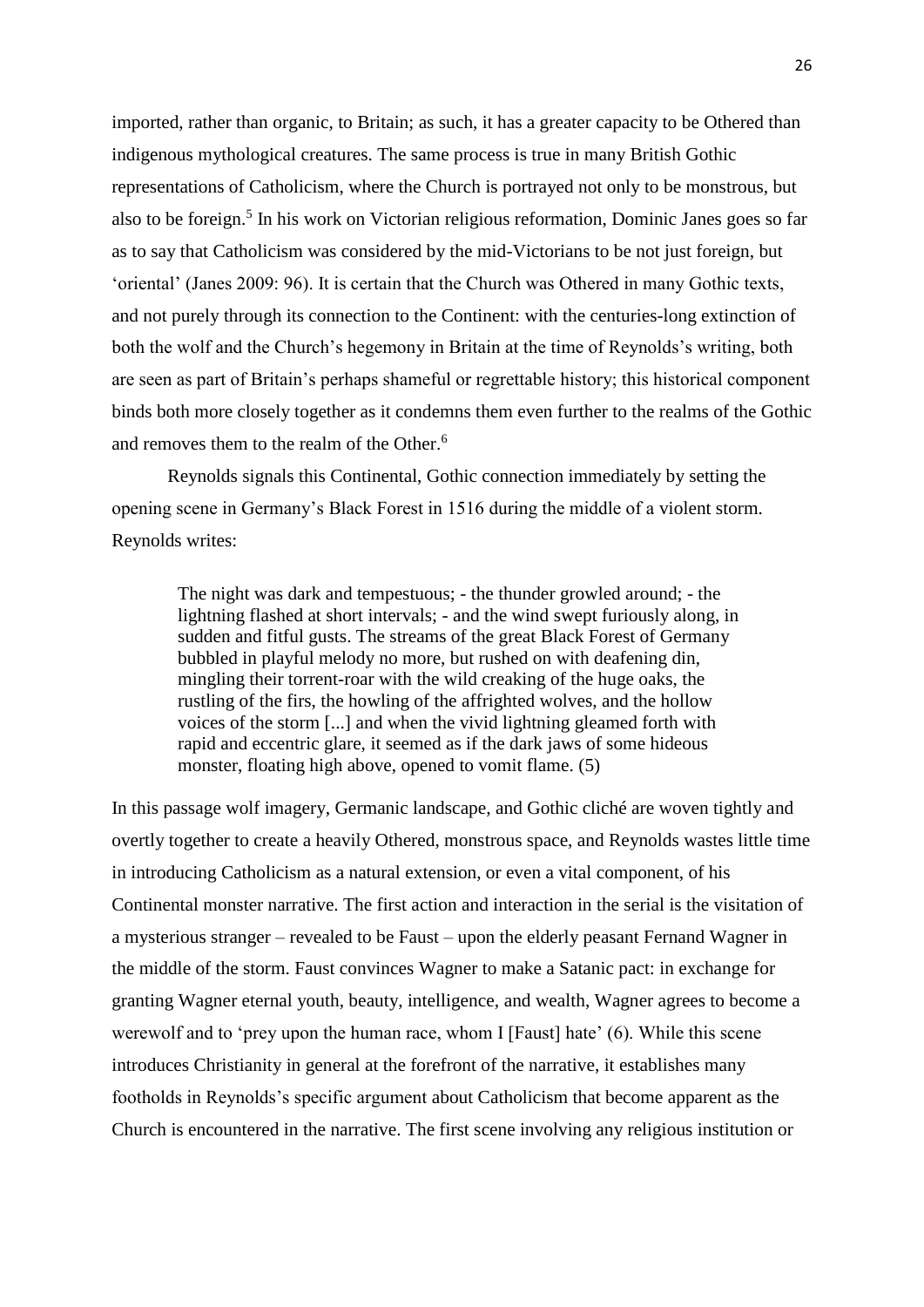ceremony is a funeral in a Florentine church, troubled by a violent storm identical to the storm which opened the serial:

[T]he weather without was stormy and tempestuous. The wind moaned through the long aisles, raising strange and ominous echoes, and making the vast folds of sable drapery wave slowly backwards and forwards, as if agitated by unseen hands [....] From time to time the shrill wail of the shrieking owl, and the flapping of its wings against the diamond-paned windows of the church, added to the awful gloom of ths [sic] funeral scene. (12)

Both Faust – the purveyor and champion of lycanthropy – and Catholicism are heralded into the story through the same language and with the same otherworldly Gothic violence and bombast, while also being connected to Continental landscape.

Although Reynolds only makes explicit reference to the Protestant Reformation once, early in the narrative, it serves to colour the rest of the serial in conjunction with his own Victorian Protestant perspective, and especially informs the Gothic topography of the serial. Reynolds writes

Luther had already begun to make a noise on [sic] Germany; and the thunders of his eloquence had reverberated across the Alps to the Italian States. The priesthood were alarmed, and the conduct of the Reformer was an excuse for rendering the discipline of monastic institutions more rigid than ever. (28)

Not only is Luther presented in Godlike terms as the creator of the thunder seen in the opening scenes, but his oration sends Gothic atmosphere specifically to Italy: the Italian States are now Gothicised and Othered in relation to Germany, which is breaking away from Catholicism. The alignment of the werewolf and the Church within this historical context can therefore be seen through Wagner's geographical location. As a rustic peasant, he lives in Germany (the site of burgeoning Protestantism) where his life is grim but honest. He relocates to the Italian States (the centre for Church affairs) post-Satanic pact, where both he and the environment are more powerful, seductive, glamorous, and deceptive.

Having generally signalled the link between the werewolf and the Church through landscape and genre, Reynolds then spends significantly more time using the werewolf to attack specific Church dogma. The beliefs and practices of Catholicism with which Reynolds takes particular umbrage are expressed primarily through the figure of the werewolf or through the direct actions of the Church. The dozens of other characters and plot lines not directly involved with Wagner or with the Church contain little to no commentary upon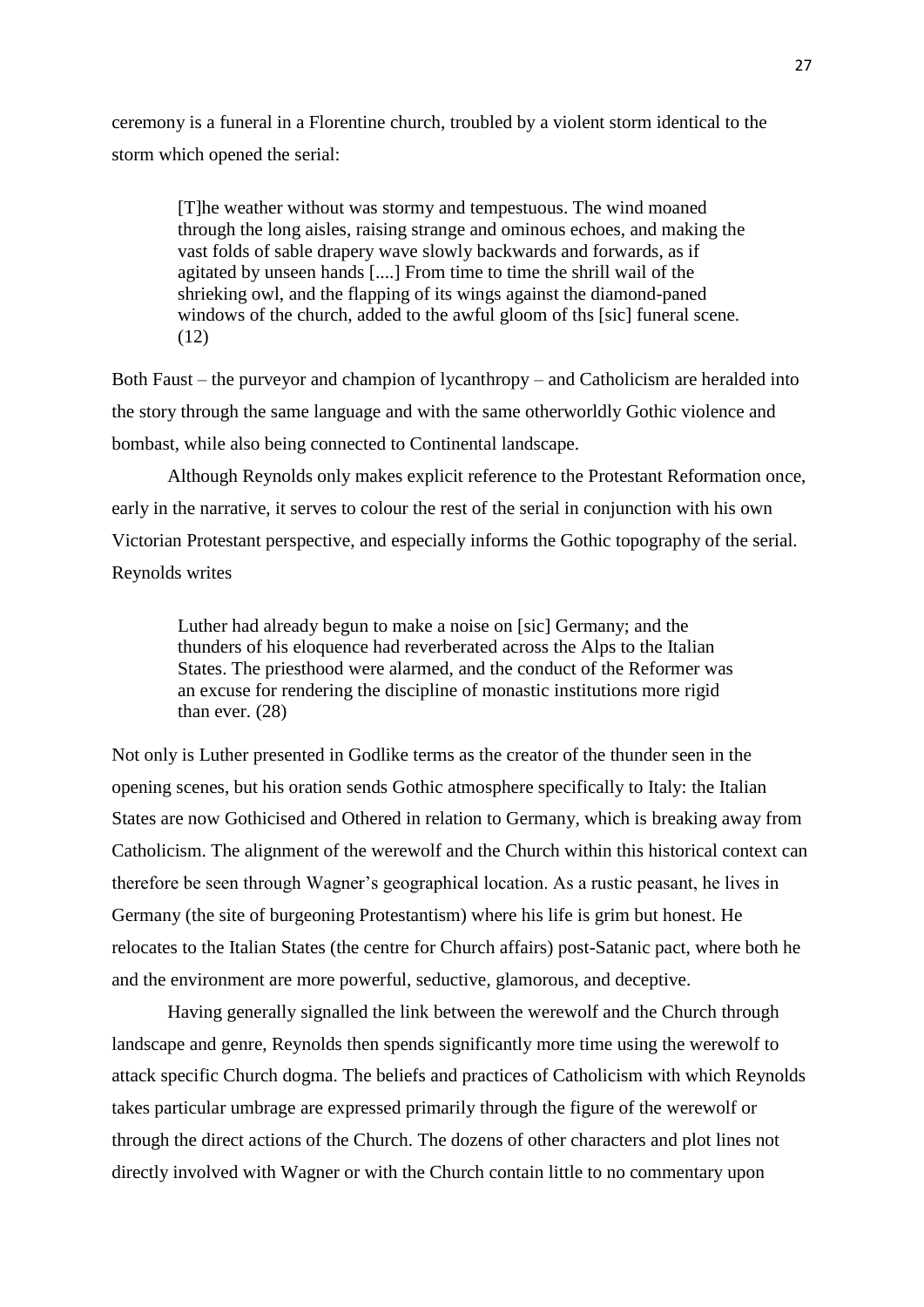Catholicism. Reynolds represents through Wagner several doctrinal issues he has with Catholicism, including: the Church's reliance upon superstition and punishment as method of control; the juxtaposition of rebirth and heavenly reward with temporal, earthly suffering; the perceived hypocrisies of both guilt and confession; and the cannibalistic nature of transubstantiation and Eucharist.

The issue of brutal punishment is at the forefront of the plot and of Reynolds's commentary. The most overt connection between the Church and Wagner is that they are both portrayed as grisly, violent predators preying upon an innocent and unsuspecting populace. Their mutual severity is linked through Reynolds's rather heavy-handed iron imagery: in Wagner's first transformation scene viewed by the reader, the unforgiving power of Wagner's werewolf jaws is depicted through his 'iron tongue' (23). The image of iron is repeated *ad nauseam* shortly thereafter to classify the horrific, gory punishments enacted in a convent and by the Inquisition, both of which had become a major set-piece for Gothic novels with anti-Catholic leanings (Purves 2009: 7): inmates are restrained in chains, tortured on hideous machinery, imprisoned behind iron bars and doors, and interrogated under iron lamps.

The unyielding onslaught of both werewolf and Church is reinforced by the comparative softness and vulnerability of those whom they punish. In the text, both the Church and the werewolf focus on powerless people isolated from the rest of the community, such as Flora the servant, Isaachar the Jew, Guilia the adulteress, Orsini the disillusioned Catholic whistle-blower, or nearly all of Wagner's victims, who are easy, unsuspecting prey caught in secluded spots. Even Wagner himself is brought before the Inquisition on wrongful charges of murder, an accusation which is coloured by Wagner's background as a mysterious, foreign newcomer to the city. During the course of his trial, the further charge of lycanthropy is added to the allegations, which serves to isolate Wagner even further from the community and therefore make him a more vulnerable, punishable target. In particular, the Church and Wagner favour young female victims – the Church takes the 'donation' of daughters from aristocratic families, whom it then abuses in convents, while Wagner terrorises rural peasant women and children, and anxiously tries to avoid killing his fiancée and granddaughter during his uncontrollable rampages. Reynolds here makes a potential commentary regarding how the Church systematically exploits class and gender, but his argument is heavily undermined by the sexualised nature of the violence. Neither the Church nor Wagner are seen to target criminals, dangers to the community, or transgressive individuals more conventionally 'deserving' of punishment, as dictated by the general broad-spectrum morality seen in nineteenth-century literature.<sup>7</sup>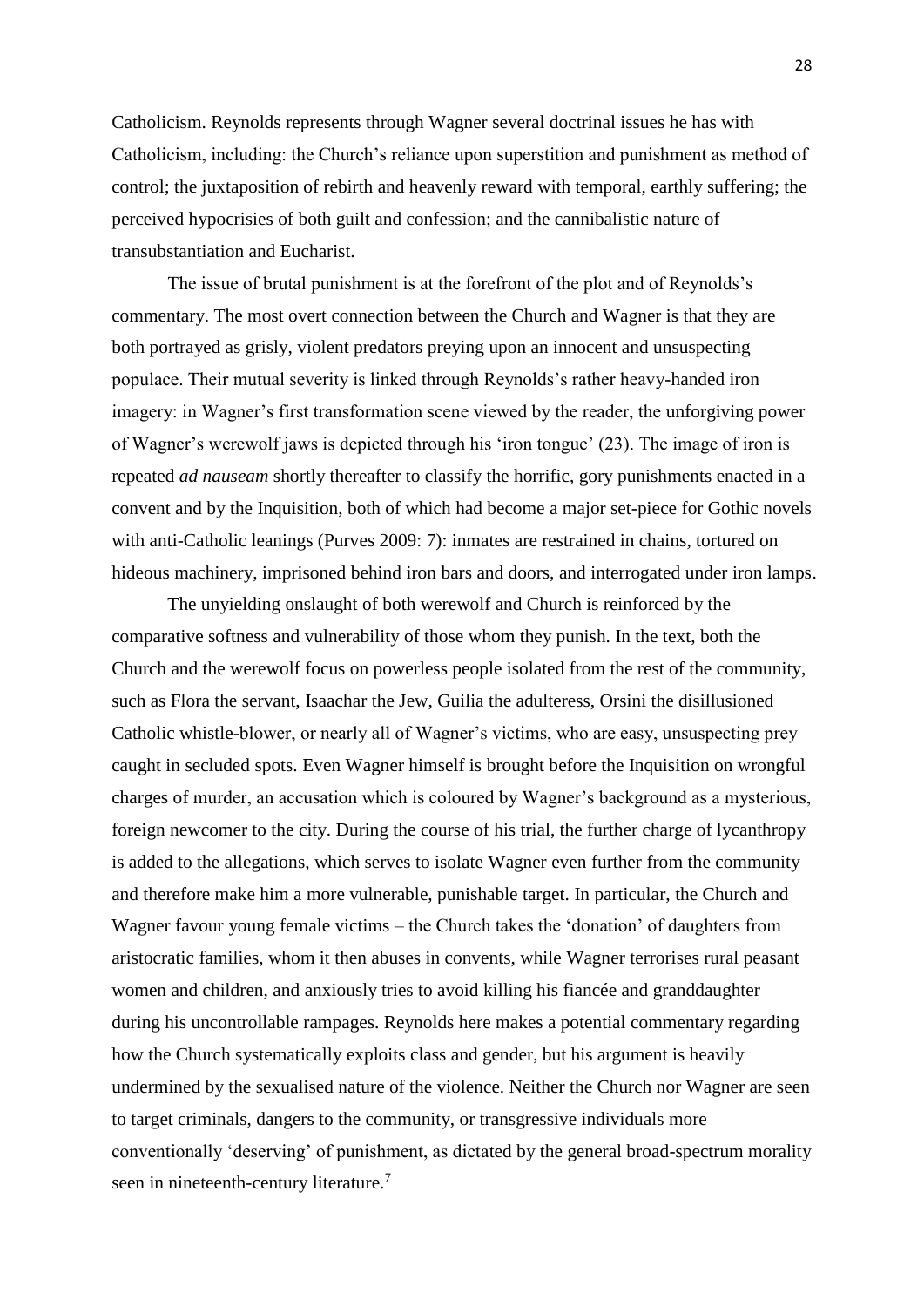This focus on punishment is, for Reynolds, a particular failing and hypocrisy of Catholicism, which he portrays as more a mechanism for control than for justice. Faust unleashes Wagner upon the world as an extreme, eternal punishment for an unspecified slight, just as the Church unleashes its own agents to bring to heel those whom they view as insubordinate. During the trial of Isaachar the Jew, Isaachar gives voice to Reynolds's views, which fall upon the deaf ears of the Inquisition:

*I have never injured a fellow-creature*. [I]t is sufficient that I am a Jew to ensure my condemnation; - and yet strange indeed is that Christian faith – or rather should I say most inconsistent is the conduct of those who profess it – in so far as this ruthless persecution of my race is concerned. For where, my lord, is your charity – where is your tolerance – where is your mercy? (127, original emphasis)

In both instances of the Church and the werewolf, there is no inkling of forgiveness, proportion, or fairness. In the case of the Inquisition, the trials are shams, while in the case of Faust, the human race does not even realise it has been tried and sentenced, let alone have the chance to make a rebuttal or restitution. To reinforce the perceived hypocrisy of Church justice through a comparison to the werewolf, Reynolds illustrates that both the institution and the mythical creature utilise fear-tactics to maintain power, in place of impartial procedures to uphold fair laws. By instilling the populace with the idea that the Church and the werewolf are omniscient, omnipresent beings, the reader comes to fear that any transgressive behaviour, even in private, will result in violent retribution. For humanity, at risk of Faust and Wagner's retaliation, the transgressive behaviour on trial seems to be the natural course of human life in itself. Wagner kills people in various stages of a common experience: at play, at work, expressing love, and grieving over death. The randomness of his violence and the speed with which he moves signals to the reader that he is, or could be, anywhere, and that all of humanity is at risk. Wagner directly parallels the risks of Church hegemony: the Carmelite nuns excel at stealthy, sudden kidnapping, while officers of the Inquisition appear immediately on-scene at the hint of the slightest violation of Church protocol or social mores. Of course, the absurd knowledge possessed by Church officials, the extent of their reach, and the speed with which they operate is very likely in part Reynolds's literary shorthand to expedite the narrative, but it also serves to illustrate how the Church and the werewolf create environments of inscrutability and random violence that cannot be anticipated or defended against, allowing both to control the populace through a cult of fear.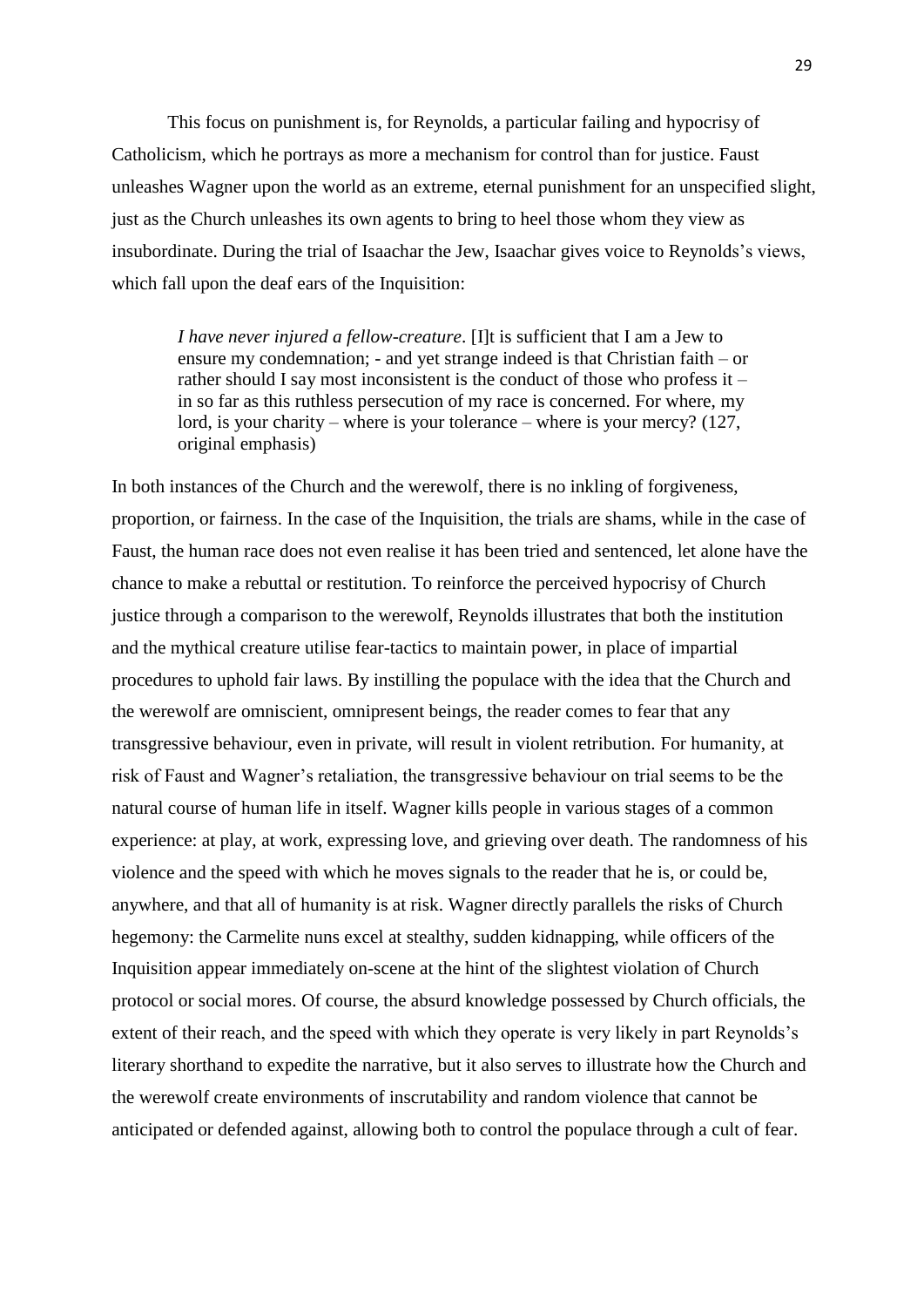An element of this cult of fear is the indoctrination of superstition. The Carmelite nuns commit torture which, in turn, creates fearful local legends that keep the populace at bay:

Rumour was often busy with the affairs of the Carmelite Convent [that] strange deeds [were] committed within the walls of that sacred institution, how from time to time some young and beautiful nun had suddenly disappeared [...] how piercing shrieks had been heard [...] how the inmates themselves were often aroused from their slumbers by strange noises [...] how spirits were seen to glide around the convent walls at night [...] and unearthly forms were often encountered. (28)

As these supernatural events are perceived by the public to be tied to the convent's general location or atmosphere (instead of to their true cause, the convent's secret disreputable practices), the convent is able to maintain its status as a feared and respected institution, with little public investigation into the causes of these seemingly supernatural occurrences.<sup>68</sup> The Inquisition, as well, validates its unjust persecutions to the populace by promoting superstitious beliefs about those they persecute, including the knowingly false accusation that the Jews on trial use the blood of gentile infants in their ceremonial bread and, most significantly, the superstition that werewolves exist. The Chief Judge of the Inquisition, who publicly charges Wagner with lycanthropy to ensure his death, later counter-intuitively declares his desire to disprove the charge:

'The moment is now at hand,' said the Chief Judge, 'when a monstrous and ridiculous superstition – imported into our country from that cradle and nurse of preposterous legends, Germany – shall be annihilated for ever [sic]. This knave who is about to suffer, has doubtless propagated the report of his lupine destiny in order to inspire terror and thus prosecute his career of crime and infamy with the greater security from chances of molestation'. (67)

In actuality, Wagner had not admitted his lycanthropy to anyone, including the Inquisition. Rather, this is an example the Chief Judge's projection of his own practices on to Wagner: that the Church propagates superstitious beliefs in order to inspire terror and proceed with security from molestation. The Chief Judge's contradictory attitudes surrounding werewolves illustrate that the Church is in control of all superstition: they create it when necessary to achieve a desired result, and subsequently declare it false once it has served its purpose. It is, of course, unbeknownst to the Chief Judge that Satanic intervention has rendered this Church superstition a reality. Superstition was one of the major criticisms of the Catholic Church in England and in other Protestant-leaning countries during the Reformation, a criticism that was still particularly resonant with both Reynolds specifically and the Gothic genre as a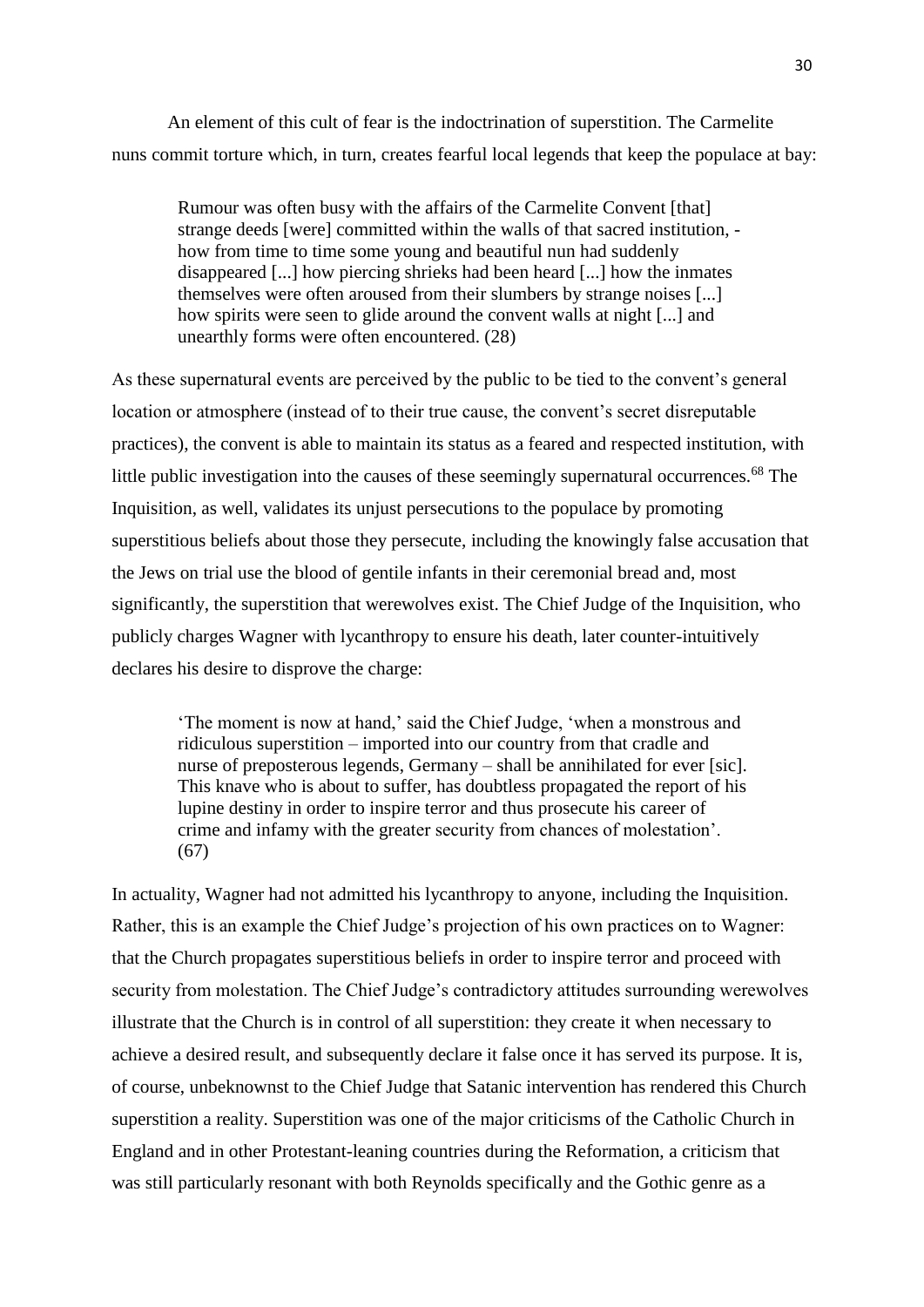whole, making the werewolf an apt trope in his novel.<sup>9</sup> It is significant to note, therefore, that although lycanthropy was largely discredited and disbelieved by the medieval Catholic Church with many tracts arguing that lycanthropy was the result of self-delusion or mental illness (Salisbury 1994: 161; Wiseman 2004: 58; Frost 2013: 12), the persecution of werewolves was far heavier in Catholic regions than in Protestant ones (Blécourt 2009: 202- 03). This is a fact of which Reynolds may have been aware, and potentially paralleled in his narrative.

Reynolds's portrayal of the Church and the werewolf's shared reliance on fear, retribution, and hatred of humanity and beauty is most overtly expressed through one of the novel's victims, Flora – a virtuous servant held captive in the Carmelite convent. Reynolds singles out the Carmelite order specifically in *Wagner*, perhaps because of the disdain he expresses for religious guilt, self-denial, and the shunning of earthy beauty, for which the Carmelites were infamous. Carmelites began as a mendicant hermit order dedicated to solitary prayer and contemplation, and they expanded hugely in response to the Protestant Reformation (Andrews 2006: 3, 12). Reynolds seems to be aware of their history, as he discusses the increasing rigidity of their order in the wake of Luther (28), as well as their nominal mendicant status, receiving donations of money and daughters from the aristocracy. Further, Reynolds depicts with disgust the Carmelite practice of extreme asceticism and mortifications, which 'involve physical discomforts (such as praying on the edge of steps, kneeling for long hours, sleeping on a board), self-flagellation, or wearing a chain, fasting or eating unpalatable food [or] extreme obedience to the letter of the command' (Hallett 2007: 21). Flora, who speaks strongly against these practices, says to one of the nuns wrongfully imprisoning her, 'God has not formed the earth so fair that mortals should close their eyes upon its beauties. The flowers – the green trees – the smiling pastures – the cypress groves were not intended to be gazed upon from the barred windows of a prison house' (52). Flora's landscape of divine beauty is significant for several reasons. Firstly, it continues Reynolds's long reaffirmation of the Continent through her reference to cypress groves and Continental topography, always connecting the reader back to the Otherness of the Church. Secondly, the Continental landscape creates a specific association with the werewolf, and connects the werewolf back to the Church, as the reader becomes aware that the scenery Flora describes is the exact same terrain that Wagner terrorises during his transformations. Reynolds specifically creates environments of beauty and peace among the flowers, trees, pastures, and groves, through which Wagner rampages, with eyes too preoccupied with bloodlust to appreciate its beauty (23, 68, 94-95, 100). Of Wagner's first rampage, Reynolds writes, 'On –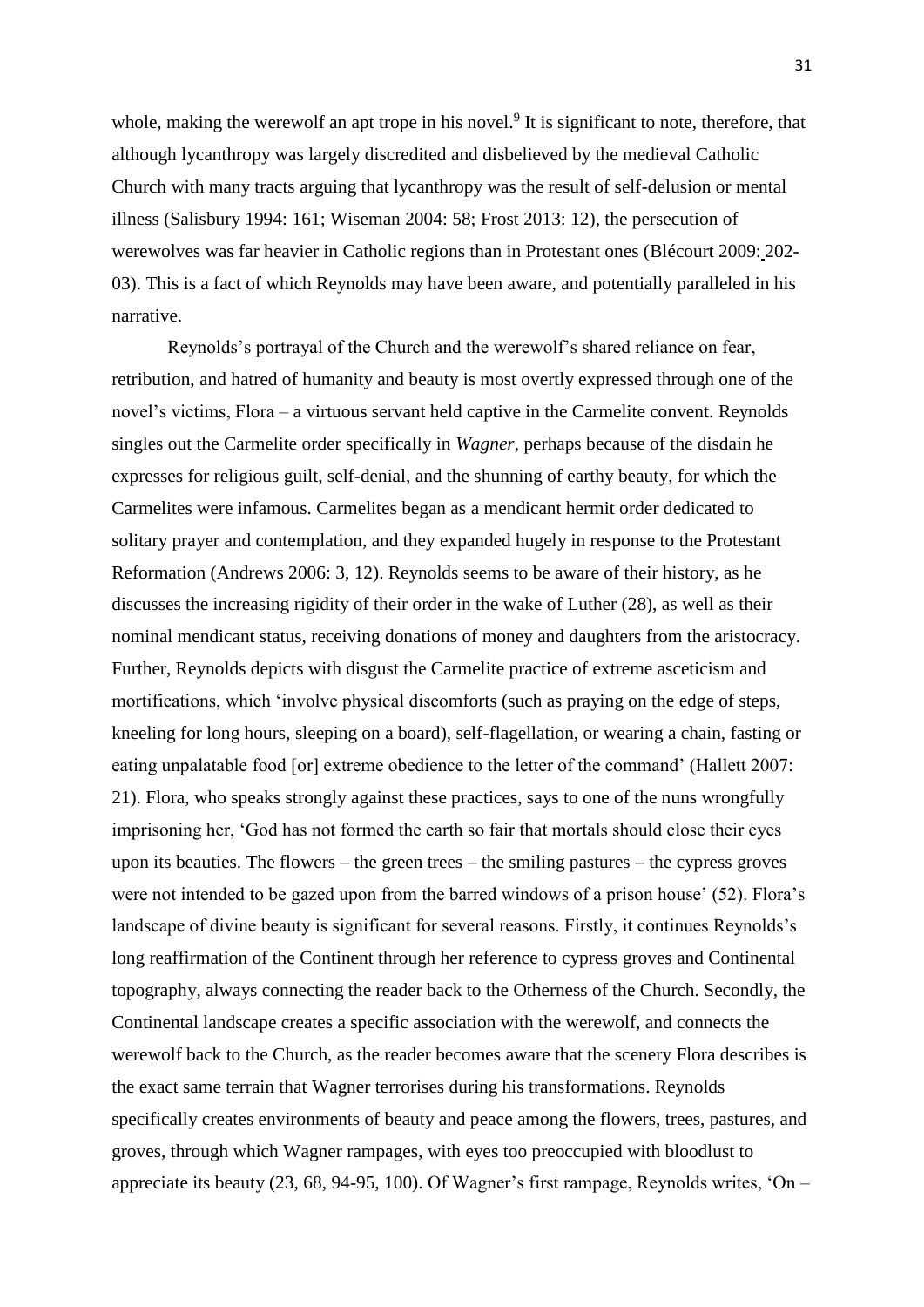on fled the Wehr-Wolf – over mead and hill, through valley and dale. The very winds seemed to make way: he clove the air – the appeared to skim the ground – to fly. Through the romantic glades and rural scenes of Etruria the monster sped . . . his red eyes glaring in the dusk of the evening like ominous meteors' (23). Thirdly, Flora's quotation sets the werewolf and the Church at odds with God, and even elevates Reynolds's characterisation of the Church from merely a misguided institution to an evil one: shortly after Flora's lecture to the nun, Satan visits Wagner and exults over Wagner's lycanthropy, 'I am he whose delight is to spread desolation over a fertile and beautiful earth' (59), demonstrating that the convent's practices are the same as the werewolf's practices, and both are directly in line with Satan's wishes. And, indeed, not only are the nuns described as 'demons in mortal shape' (52), but one of the convent's sympathetic inmates says: 'were all of Florence to rise up against this accursed institution – pillage it – sack it – and raze it to the ground [...] heaven itself could not frown upon the deed' (52). This is precisely what happens shortly thereafter when the convent's secret tortures are discovered by a band of brigands who, in revulsion, decide to free the inmates, kill the nuns, and burn down the building. None are punished for the sacrilege.

Reynolds's critique of the Church's inability to recognise temporal beauty ties in with his second major dogmatic complaint: the promise of rebirth and heavenly reward for earthly suffering. In fact, the notion of self-denial and bodily suffering was one of Martin Luther's chief complaints with Catholicism, and a major basis for the formation of Protestantism, and these ideas continued well into the Victorian era (Maynard 1993: 239). Reynolds's portrayal of this dogma, which he represents as fallacy, is mocked by the dynamics of Wagner's pact with Faust: left alone, feeble, and miserable, Wagner is specifically targeted by Faust, as Wagner's suffering makes him vulnerable to the seductive promise of an eternal and blissful existence at the end of his natural life (6). Wagner agrees to Faust's terms and is reborn in a caricature of divine reward: he is young, handsome, wealthy, intelligent, and cannot age or die. However, his heaven-on-earth is quickly perverted into an inescapable hellscape as Wagner realises the emotional, physical, and moral costs of his monthly transformations, in addition to the isolation of such an existence. His post-human life, much like the Church's promise of Heaven, is something that has to be achieved (and may have to be endured) on one's own. Wagner, unable to share his experience as a werewolf with another person, is forced to watch his only living relative die young, and can only anticipate the eventual ageing and death of his fiancée while he remains unchanged. In a clear parallel to the Church's structures surrounding salvation, with which Reynolds so heavily overlays his texts, Wagner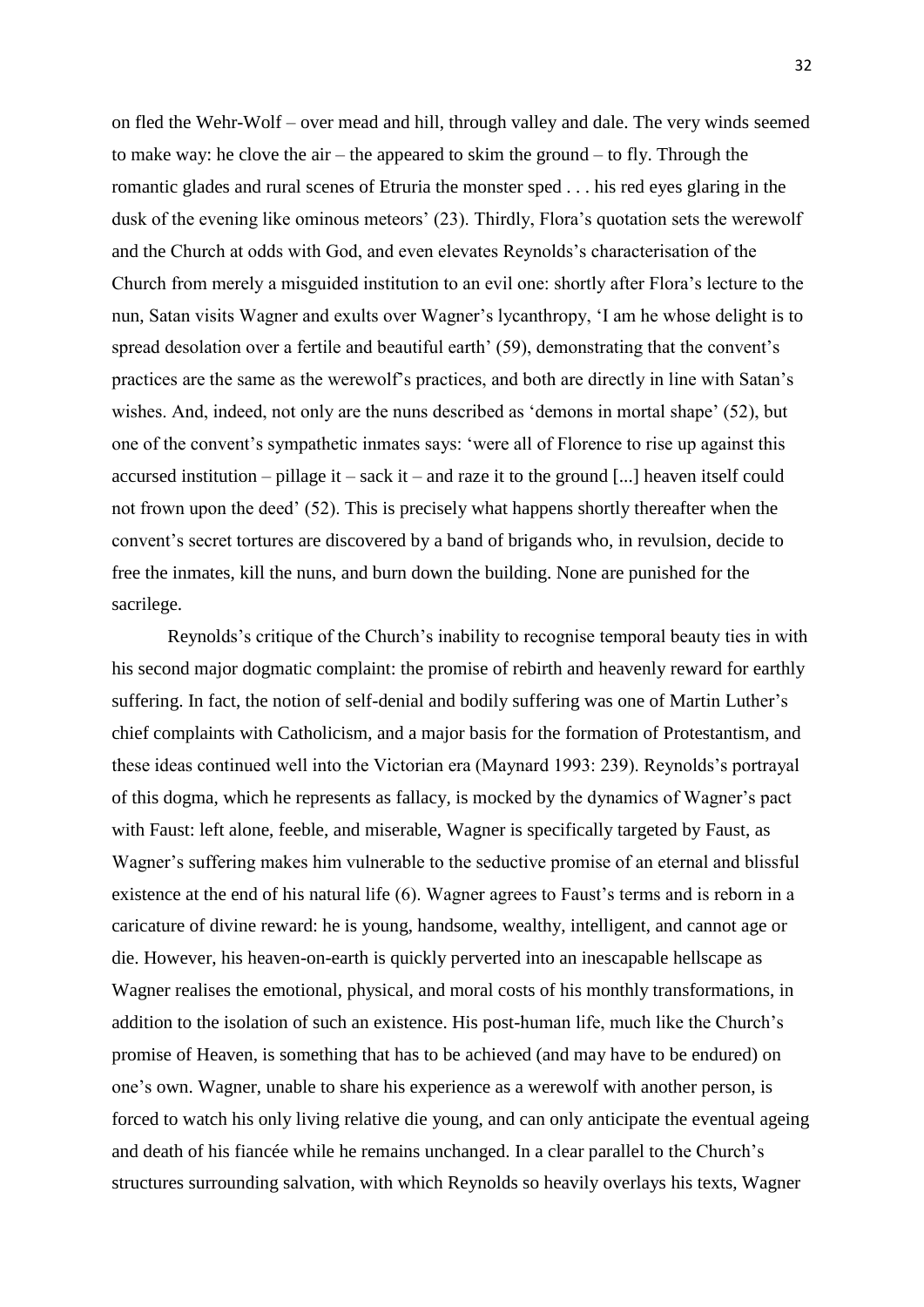is denied the implied compensation he was due in exchange for his obedience to and faith in Faust.

Reynolds satirises the idea of Heaven twice in Wagner's narrative, both times through his unexpected reunion with a loved one whom Wagner considered irrevocably lost. His granddaughter, Agnes, who had abandoned the elderly Wagner in Germany without a word or trace, is fortuitously rediscovered in Italy. In a flurry of forgiveness and affection, they resume their life together in a paradise of wealth and splendour, only for Agnes to be brutally murdered shortly after their reconciliation. The second instance is when Nisida, Wagner's fiancée, is kidnapped, shipwrecked, and stranded on an uncharted island. Soon thereafter, Wagner also survives a shipwreck and miraculously washes up on the same island. He and Nisida live for six months in their private paradise before a division occurs: Wagner must escape to the other side of island once per month so he does not endanger Nisida during his transformations, nor reveal his lycanthropy to her. That Wagner still suffers regularly in an otherwise perfect paradise undermines all of the Church's and Faust's promises for eternal reward devoid of the physical hardships experienced on earth. Further, in an allusion to the Garden of Eden, Satan appears to Nisida on the island and preys upon her curiosity for forbidden knowledge, driving an emotional wedge between her and Wagner. Eventually Satan encourages Nisida to escape the island without Wagner, who himself eventually escapes under the protection of an angel. With spiritual allegiances thus drawn and with Nisida clearly unsuitable for heavenly reward, their paradise and relationship crumble and Wagner is left without friend or relation for the remainder of the text.

Nisida's quest for knowledge – a quest which breeds unhappiness and is encouraged by Satan – supports Reynolds's third complaint about Catholic practice: the hypocrisies of both guilt and confession. The long-standing Protestant issue with guilt and confession was not only one of the root causes for the Protestantism's development, but also a continuing Victorian criticism of the Church, in which 'the secrecy of the confessional was [...] regarded with suspicion, and some Protestant writers indulged in lurid fantasies' due to the airing of secrets outside the domestic space (Melnyk 2008: 25), and the perceived prying interests that priests took in their congregants' sins (Janes 2009: 155). Knight and Mason argue that confession 'threatened Victorian sensibility because it forced one to broadcast sin outside of the family space to a priest portrayed as perversely eager to listen' (2006: 97). Reynolds writes of Wagner's transformation: 'Oh! if he could die – if he could die that moment, how gladly would he release himself from an existence fraught with so much misery: - but death was not yet within the read of him who bore the doom of a Wehr-Wolf! [....] "Oh! wretch –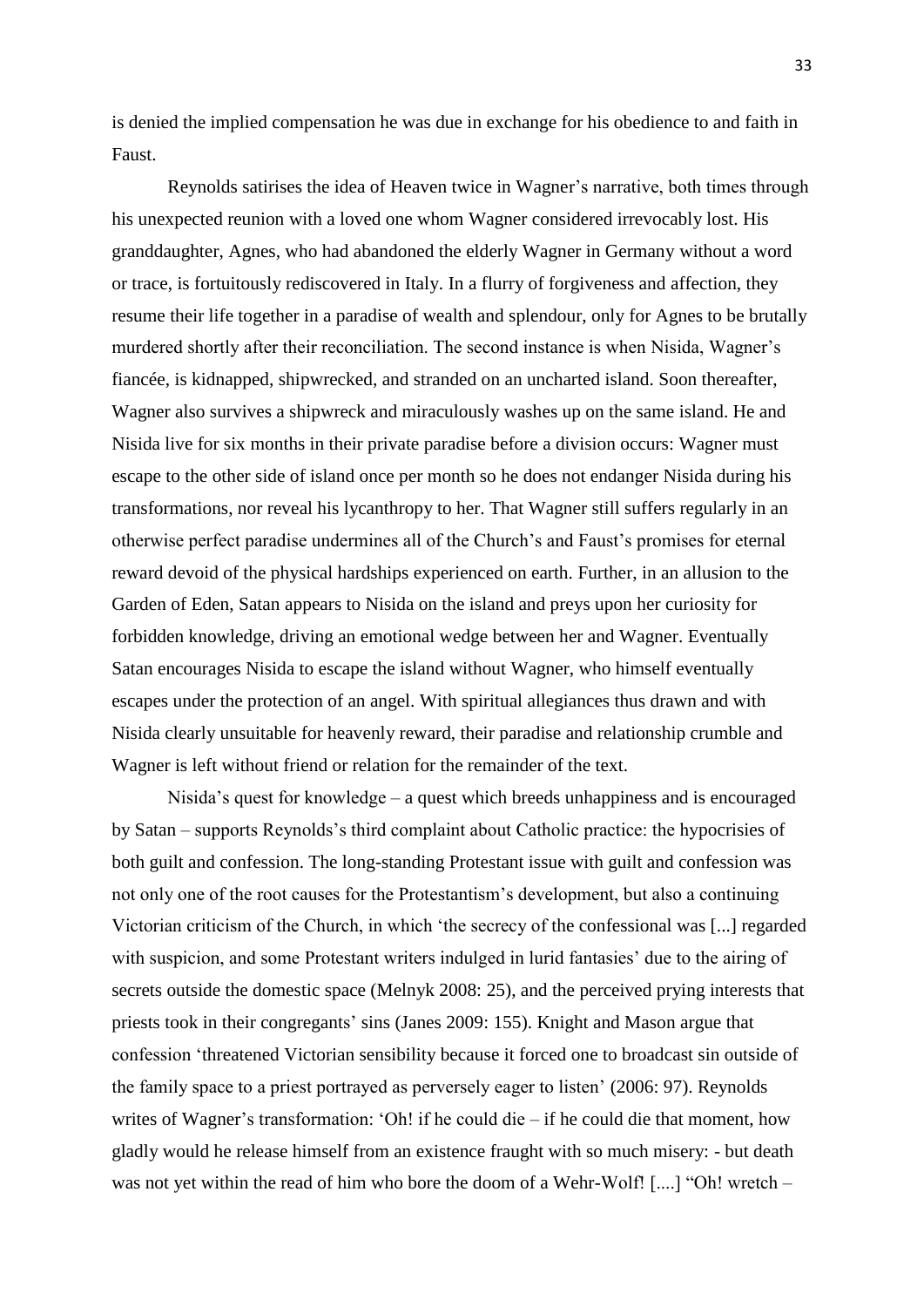miserable wretch that I am!"' (104). Wagner's crippling post-transformation guilt embodies, as Reynolds sees it, the specifically Catholic brand of guilt that results from the belief in an acrimonious and finicky God. Wagner, as a werewolf, causes significant harm to others, but does so unintentionally and inescapably, and the text portrays him as too victimised by his lycanthropy to be held fully responsible for it. This guilt over a mental and physical condition, of course, lends itself to an extended disability reading of *Wagner*; however, Reynolds's correlating focus on the alleviation of guilt through confession link Wagner's shame more firmly in the religious sphere.

While Wagner, in his supernatural werewolf form, is in many ways a weapon or embodiment of the Church, Wagner in his human form holds a deep antipathy for the Catholic practice of confession. This antipathy is borne out by Reynolds as every confession depicted in the text is proven to be either useless or harmful. Firstly, that the Inquisition demands Wagner confess his status as a werewolf and submit to punishment is a counterintuitive practice: the werewolf, as already has been established, is largely aligned with Church practices and beliefs, making the Church's demand for Wagner's confession seem superfluous, contradictory, and event an act of betrayal. Further, Wagner's divulgence of his supernatural form to other characters in the text leads only to harm, while those who attempt to extract confessions from him are portrayed to be just as intrusive and prurient as the nature of Catholic aural confession. This is especially true of Nisida, whose curiosity about Wagner's monthly disappearances on their deserted island leads to meddlesome, jealous, and trivial demands in order to exert control over her fiancé, which she supplements with sexual manipulation. It is this need for control that Satan exploits in his visits to Nisida on the island, tying the Catholic practice of confession not only to petty tyranny, but also to outright ungodliness. Nisida manages to extract Wagner's confession in exchange for one of her own: she, in a fit of jealousy, killed Wagner's granddaughter Agnes, assuming that Agnes was Wagner's mistress. Her confession horrifies him as much as his horrifies her; they part, never to be reconciled. Neither receives forgiveness or salvation, and both confessions lead them back to the land of the Inquisition and to their eventual deaths.

Nisida's desperate need to discover Wagner's lycanthropy is Reynolds's most overt example of the intrusive and harmful nature confession; however, the negative effects of confession can be seen littered throughout the rest of the text. Nisida's own confessions serve only to tear families and communities apart: her murder of Agnes shatters her marriage to Wagner, which was formerly sanctified 'in the sight of heaven' (76), and her confession regarding family secrets comes a decade too late to stop family strife. Nisida's own father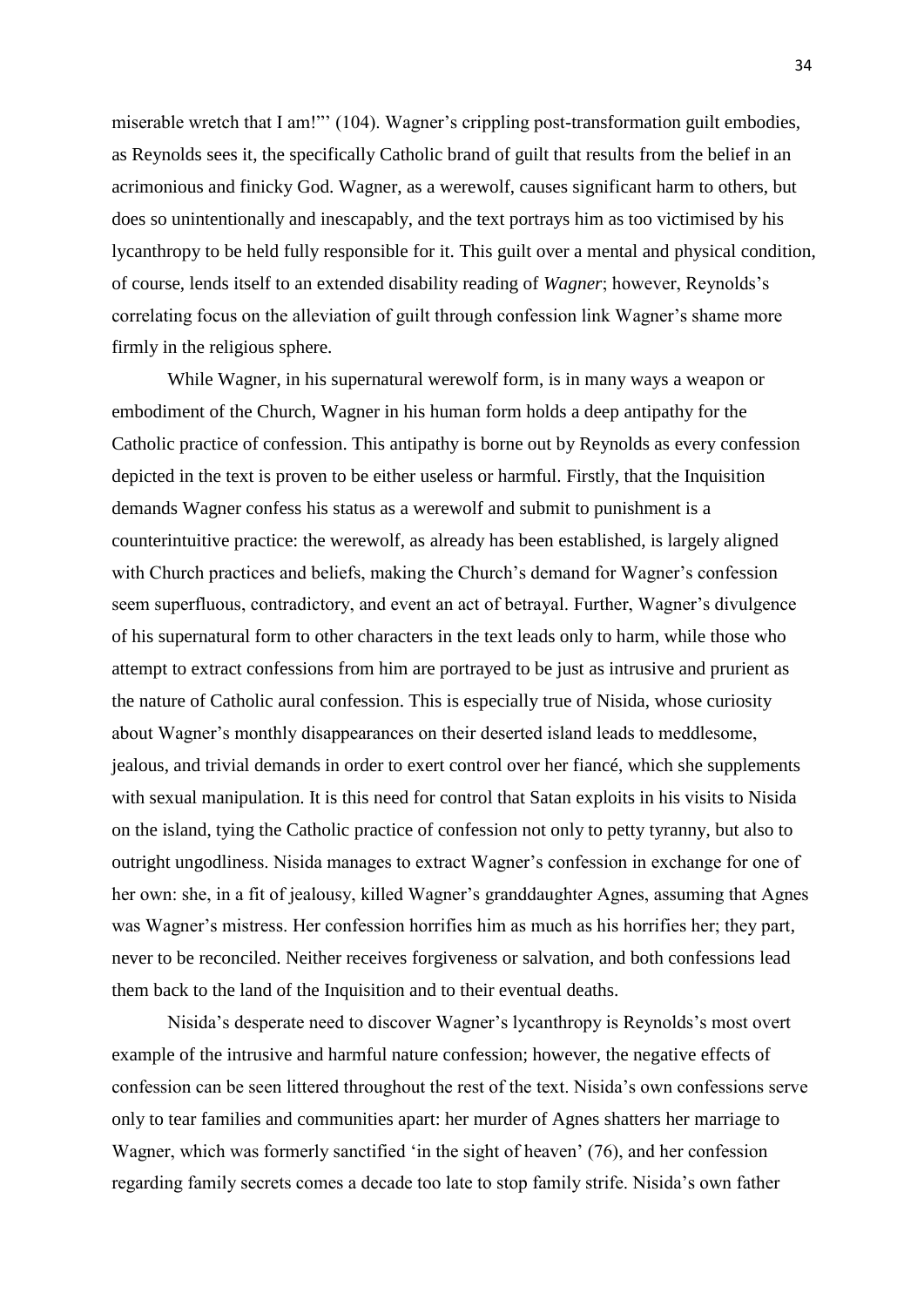leaves a written confession of a murder he committed, to be opened posthumously, and ensures that it is discovered on the wedding day of the son he so vehemently dislikes. No punishment or forgiveness can be given to Nisida's late father, who only wants this knowledge to ruin the happiness of those he hates. In the Carmelite convent, a group of inmates called the Penitents confess their sins in a regular flagellation ceremony, with seemingly no relief or benefit to anyone. Reynolds writes: 'The spectacle of these unfortunate creatures, – with their naked forms writhing and bleeding beneath the self-inflicted stripes [...] was so appalling to the contemplation of Flora, that she seldom quitted her own cell to set foot in the Chamber of Penitence' (52). The public nature of guilt and contrition exercised by the Penitents is so repugnant and barbaric to Flora that, instead of setting a good and virtuous example to her, it causes her to retreat into the privacy of her own space and commune with God individually; in short, Catholic guilt and confession drives Flora to Protestantism. Finally, Wagner's only willing confession made in the text is his admission of lycanthropy to the Rosicrucian mystics who can cure him; while this confession *does* lead him to a cure, what is undisclosed to him is that the cure is his death. It is important to note that the Rosicrucians were an anti-Catholic sect, which A. E. Waite described as 'rabidly and extravagantly Protestant' (242), and that Wagner's confession is made freely and not as a part of a greater religious structure or practice. But even this sole successful confession, which leads to forgiveness and the eradication of sin, has significant unforeseen costs. Those who avoid confession entirely (namely Isaachar the Jew and Orsini the disillusioned Catholic, who refuse to be bent by Inquisitorial demands) get to leave the main narrative alive, if not necessarily unscathed.

Finally, Reynolds portrays the Catholic belief in transubstantiation and the consumption of the Eucharist as a savage and superstitious practice. Of course, the symbolic connection between the Eucharist and the werewolf is clear: both bread and man transform, through holy or unholy blessing, from humble, corporeal material to an embodiment of the divine or supernatural. Further, there is a cannibalistic element to both: in the process of transubstantiation, the holy wine and holy bread are believed to transform literally into the blood and flesh of the half-human, half-divine Christ, for the purposes of consumption by the Catholic community. The werewolf inverts transubstantiation, in that the half-human, halfsupernatural figure consumes those in his community.

Although Reynolds never depicts a scene in *Wagner* in which the Eucharist is taken, the issue is all but explicitly stated. During an inquisitorial trial, when Isaachar the Jew is put on trial, the charge is '[t]hat they [the Jews] kill Christian children to mix the blood in the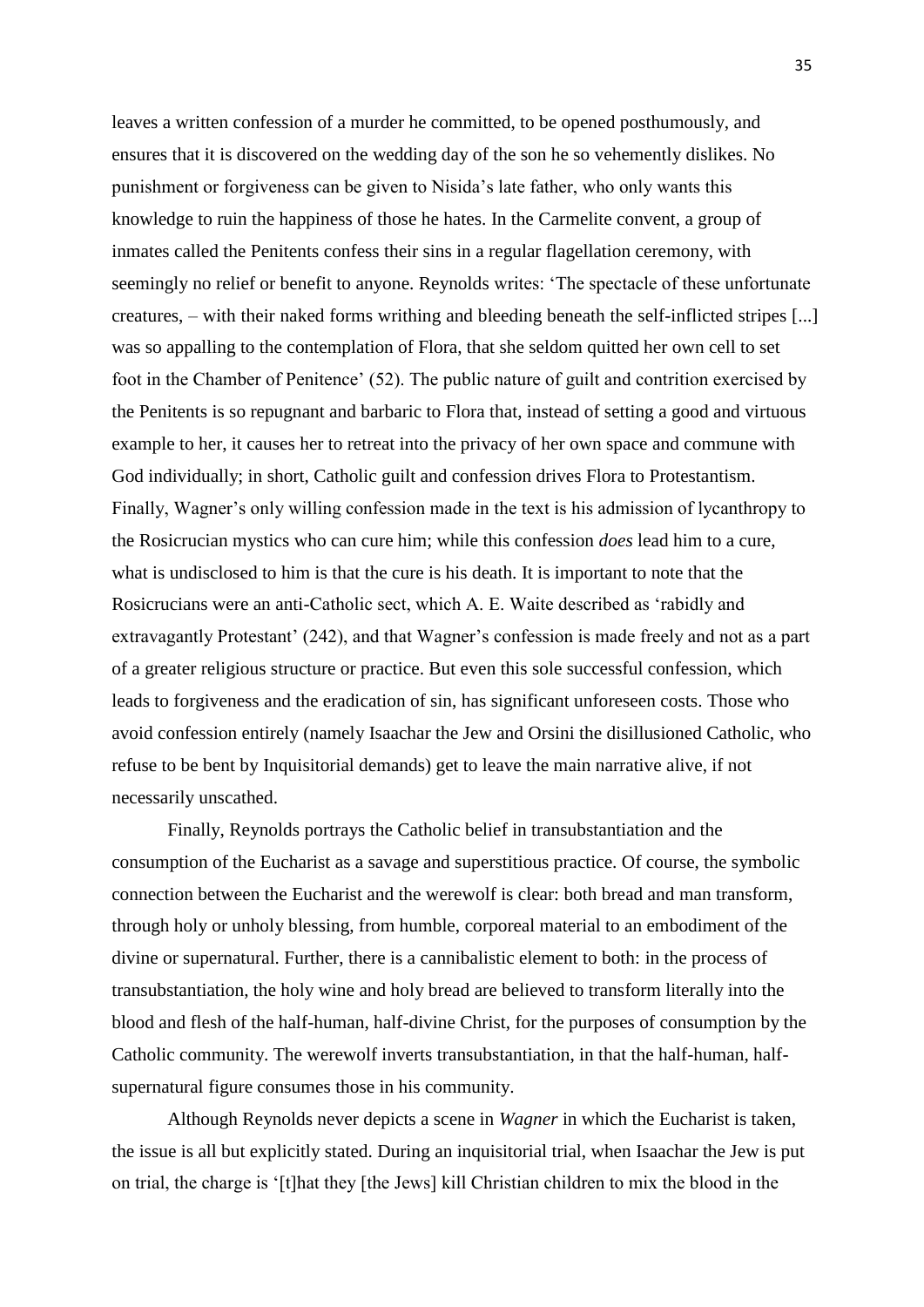dough with which they make the bread used at their religious ceremonies' (48). The charge is ludicrous and deliberately specious, as the Inquisition has the sworn testimony of two Christian men that the blood spatter found in Isaachar's home was the result of a duel between the two of them. More significantly, and due to the Church's connection to the werewolf, the charge is portrayed as hypocritical. Firstly, the consumption of human flesh and blood occurs in Catholic ceremonies, by the Church's own admission through its belief in the literal nature of transubstantiation. Secondly, the only character who actually partakes of young Gentile flesh is Wagner, whose werewolf form, as has been evidenced, directly parallels and connects him to the Catholic Church. Reynolds writes:

A little child is in his path [...] 'My child! my child!' screams the affrighted mother; and simultaneously the shrill cry of an infant in the sudden agony of death [...] for the child – the blooming, violet-eyed, flaxen-haired boy – the darling of his poor but tender parents, is weltering in his blood! (23)

Reynolds draws attention to this particular werewolf attack, for though the description of the child's death is not any longer than any of Wagner's other victims, it is bloodier, showing the aftermath and suffering of the child's death, and juxtaposing the violence with repeated reference to the victim's beauty and innocence. Thus, to Reynolds, the consumption of human flesh becomes not only a major component of Catholic mass, but also the chief activity in Faust and Satan's curse upon humanity. The involvement of Isaachar only serves to highlight this hypocrisy, as the Church passes off its own cannibalistic practices onto a man known to be innocent of them. Wagner and Isaachar are on trial at the same time, but Wagner is too closely related to the Church to be brought up on a charge that Reynolds wishes to use as an example of the Church's cognitive dissonance from its own morality.

Much of *Wagner, the Wehr-Wolf* keeps in line with the fanciful, social wishfulfilment that often accompanies the wrapping up of narrative threads in Reynolds's texts. However, *Wagner* is more than a mere expression of Reynolds's capricious fantasies: the serial serves as a direct engagement with serious doctrinal issues, as well as astute understanding of the evolving Gothic tropes embedded in Victorian culture. Reynolds pays homage to the Gothic critiques of Catholicism that came before him, while also evolving it to create a new discourse surrounding the werewolf figure and its mythos. In *Wagner*, the werewolf is more than a mere embodiment of Catholicism. Rather, the werewolf and Catholicism serve as symbiotic leitmotifs of each other, with something perpetually Catholic portrayed about the werewolf, and something perpetually wolf-like in all representations of the Church.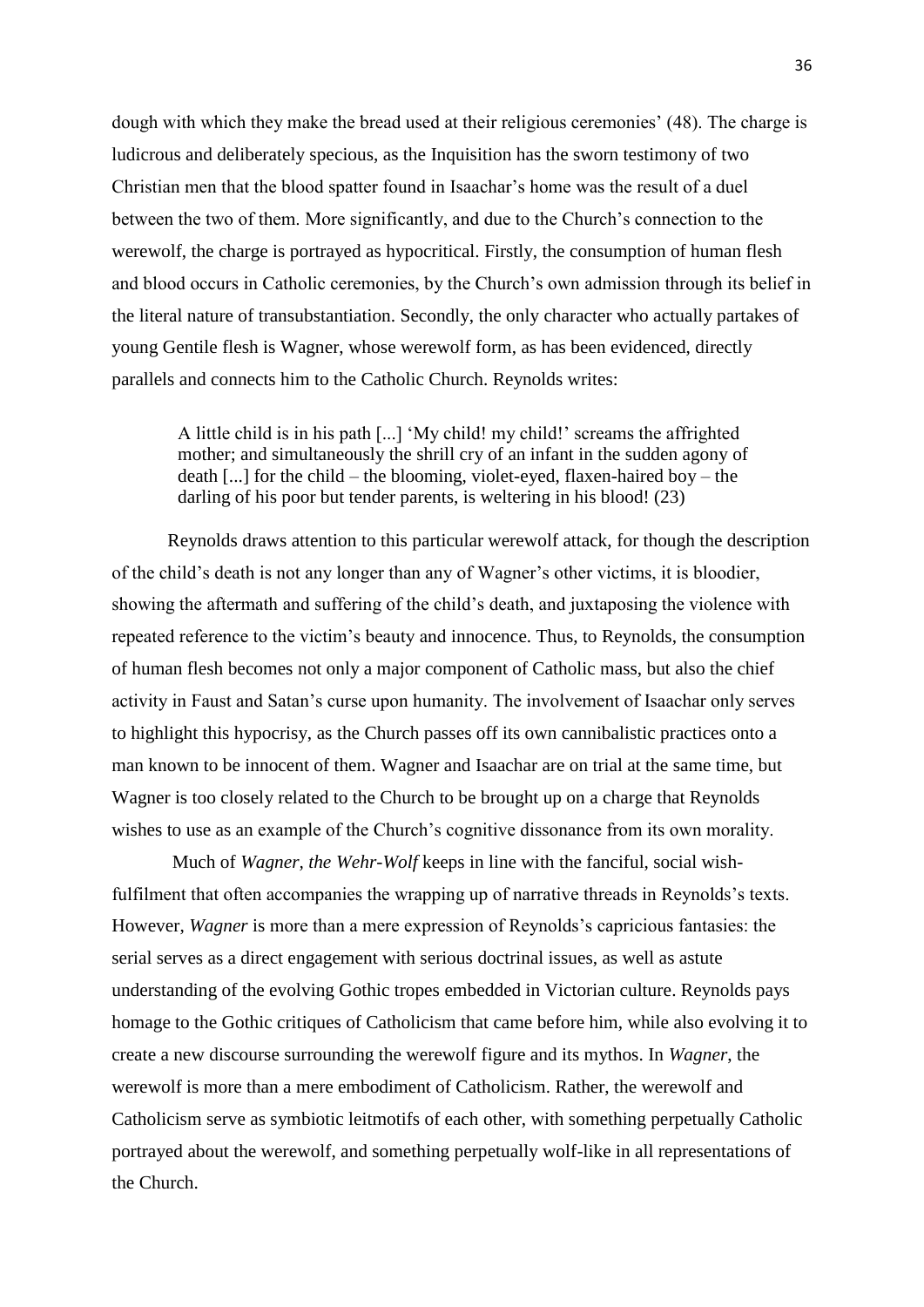## **List of References**

Andrews, Frances, *The Other Friars: The Carmelite, Augustinian, Sak and Pied Friars in the Middle Ages*, Woodbridge: The Boydell Press, 2006.

Baring-Gould, Sabine, *The Book of Were-Wolves*, London: Smith, Elder & Co., 1865.

- Beresford, Matthew, *The White Devil: The Werewolf in European Culture*, London: Reaktion Book Ltd., 2013.
- de Blécourt, Willem, 'The Werewolf, the Witch, and the Warlock: Aspects of Gender in the Early Modern Period', *Witchcraft and Masculinity in Early Modern Europe*, ed. Alison Rowlands, Houndmills, Basingstoke: Palgrave Macmillan, 2009, pp. 191-213.
- Bleiler, E. F., 'Introduction to the Dover Edition' of *Wagner, the Wehr-Wolf*, by G. W. M. Reynolds (1846-47), ed. E.F. Bleiler, Mineola, NY: Dover Publications, 1975, repr. 2015, pp. vii-xviii.
- Boucher, Abigail, '"Unblessed by Offspring": Fertility and the Aristocratic Male in Reynolds's *The Mysteries of the Court of London*', *Nineteenth-Century Gender Studies,* Vol. 9, No 2, (Summer 2013).
- Burstein, Miriam Elizabeth, *Victorian Reformations: Historical Fiction and Religious Controvery, 1820-1900*, Notre Dame, IN: University of Notre Dame Press, 2014.
- Carroll, Noël, 'Nightmare and the Horror Film: The Symbolic Biology of Fantastic Beings', *Speaking of Monsters: A Teratological Anthology*, eds. Caroline Joan S. Picart and John Edgar Browning, New York: Palgrave Macmillan, 2012, pp. 23-28.
- Cavallaro, Dani, *The Gothic Vision: Three Centuries of Horror, Terror and Fear*, London: Continuum, 2002.
- Cohen, Jeffrey Jerome, 'Monster Culture (Seven Theses)', *Speaking of Monsters: A Teratological Anthology*, eds. Caroline Joan S. Picart and John Edgar Browning, New York: Palgrave Macmillan, 2012, pp. 15-18.
- Eberle, Roxanna, *Chastity and Transgression in Women's Writing, 1792-1897: Interrupting the Harlot's Progress*, Houndmills, Basingstoke: Palgrave , 2002.
- Frost, Brian J., *The Essential Guide to Werewolf Literature*, Madison, WI: The University of Wisconsin Press, 2003.
- Gilbert, Sandra M. and Susan Gubar, *The Madwoman in the Attic: The Woman Writer and the Nineteenth-Century Literary Imagination* (1979), second ed., New Haven, CT: Yale University Press, 1984.

Hallett, Nicky, 'General Introduction' to *Lives of Spirit: English Carmelite Self-Writing of*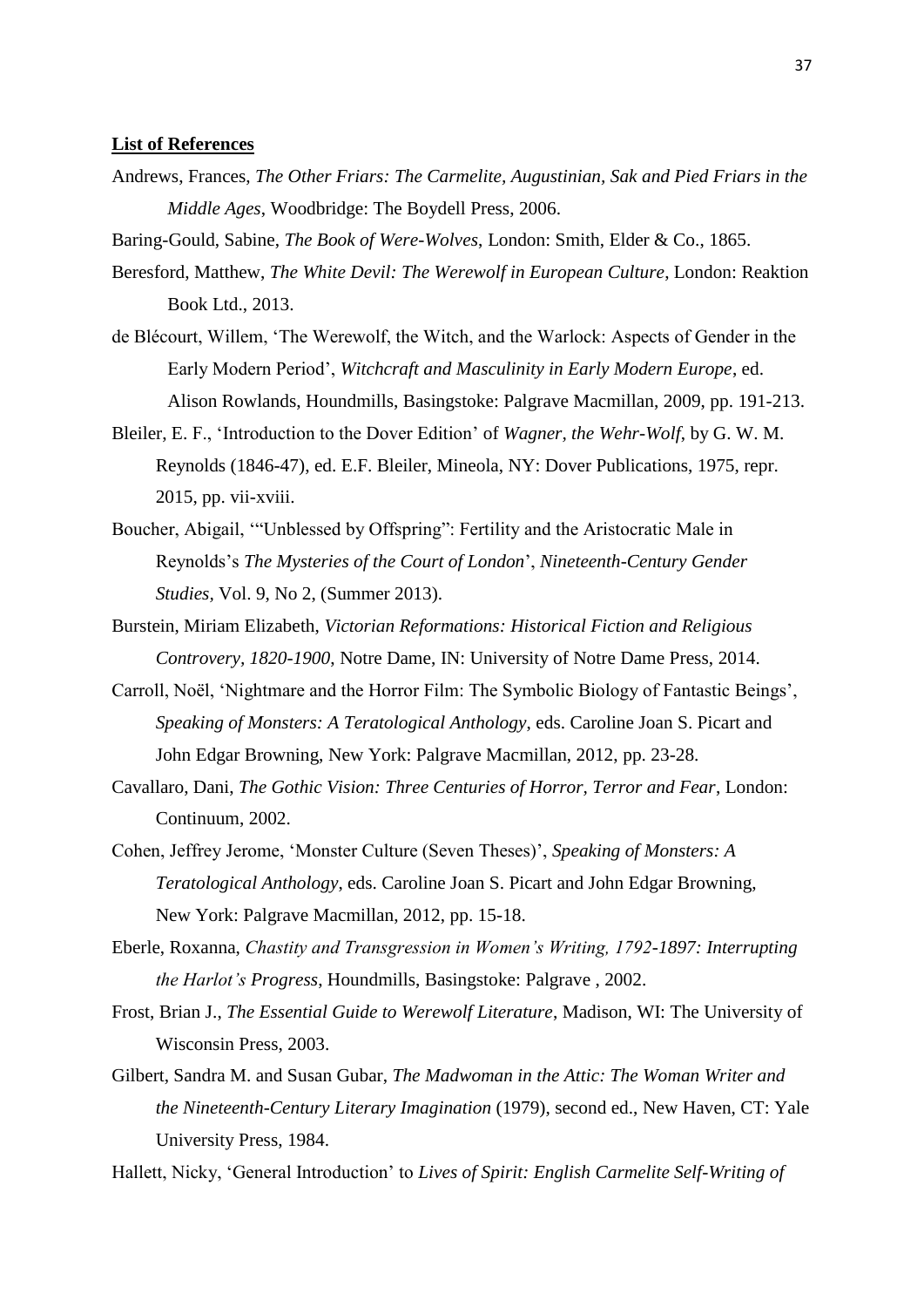*the Early Modern Period*, ed. Nicky Hallett, Aldershot: Ashgate, 2007, pp. 1-29.

- Holy Bible, *New American Standard Bible* (1960), La Habra, CA: The Lockman Foundation, 1995.
- Janes, Dominic, *Victorian Reformation: The Fight over Idolatry in the Church of England, 1840-1860*, Oxford: Oxford University Press, 2009.
- Knight, Mark and Emma Mason, *Nineteenth-Century Religion and Literature*, Oxford: Oxford University Press, 2006.
- Maynard, John, *Victorian Discourses on Sexuality and Religion*, Cambridge: Cambridge University Press, 1993.

Melnyk, Julie, *Victorian Religion: Faith and Life in Britain*, London: Praeger, 2008.

- Miller, April, '"The Hair That Wasn't There Before": Demystifying Monstrosity and Menstruation in *Ginger Snaps* and *Ginger Snaps Unleashed*', *Western Folklore*, Vol. 64, No 3/4, (Summer-Fall, 2005), pp. 281-303.
- Mulvey-Roberts, Marie, *Dangerous Bodies: Historicising the Gothic Corporeal*, Manchester: Manchester University Press, 2016.
- Pulliam, June, 'Blood and Bitches: Sexual Politics and the Teen Female Lycanthrope in Young Adult Fiction', *Speaking of Monsters: A Teratological Anthology*, eds. Caroline Joan S. Picart and John Edgar Browning, New York: Palgrave Macmillan, 2012, pp. 239-52.
- Purves, Maria, *The Gothic and Catholicism: Religion, Cultural Exchange and the Popular Novel, 1785-1829*, Cardiff: University of Wales Press, 2009.
- Reynolds, George. W.M. [G.W.M.], *The Errors of the Christian Religion Exposed, By a Comparison of the Gospels of Matthew and Luke*, London: Richard Carlile, 1832.
- ---. *Wagner, the Wehr-Wolf* (1846-47), New York: Cosimo, 2008, repr.
- Salisbury, Joyce E., *The Beast Within: Animals in the Middle Ages*, London: Routledge, 1994.
- Shildrick, Margrit, *Embodying the Monster: Encounters with the Vulnerable Self*, London: SAGE Publications, 2002; Online Pub. Date May 31, 2012, DOI: <http://dx.doi.org.ezproxy.lib.gla.ac.uk/10.4135/9781446220573>
- Smith, Angela, *Hideous Progeny: Disability, Eugenics, and Classic Horror Cinema*, Columbia, NY: Columbia University Press, 2011.
- Waite, A.E. [Arthur Edward], *The Real History of the Rosicrucians*, London: George Redway, 1887.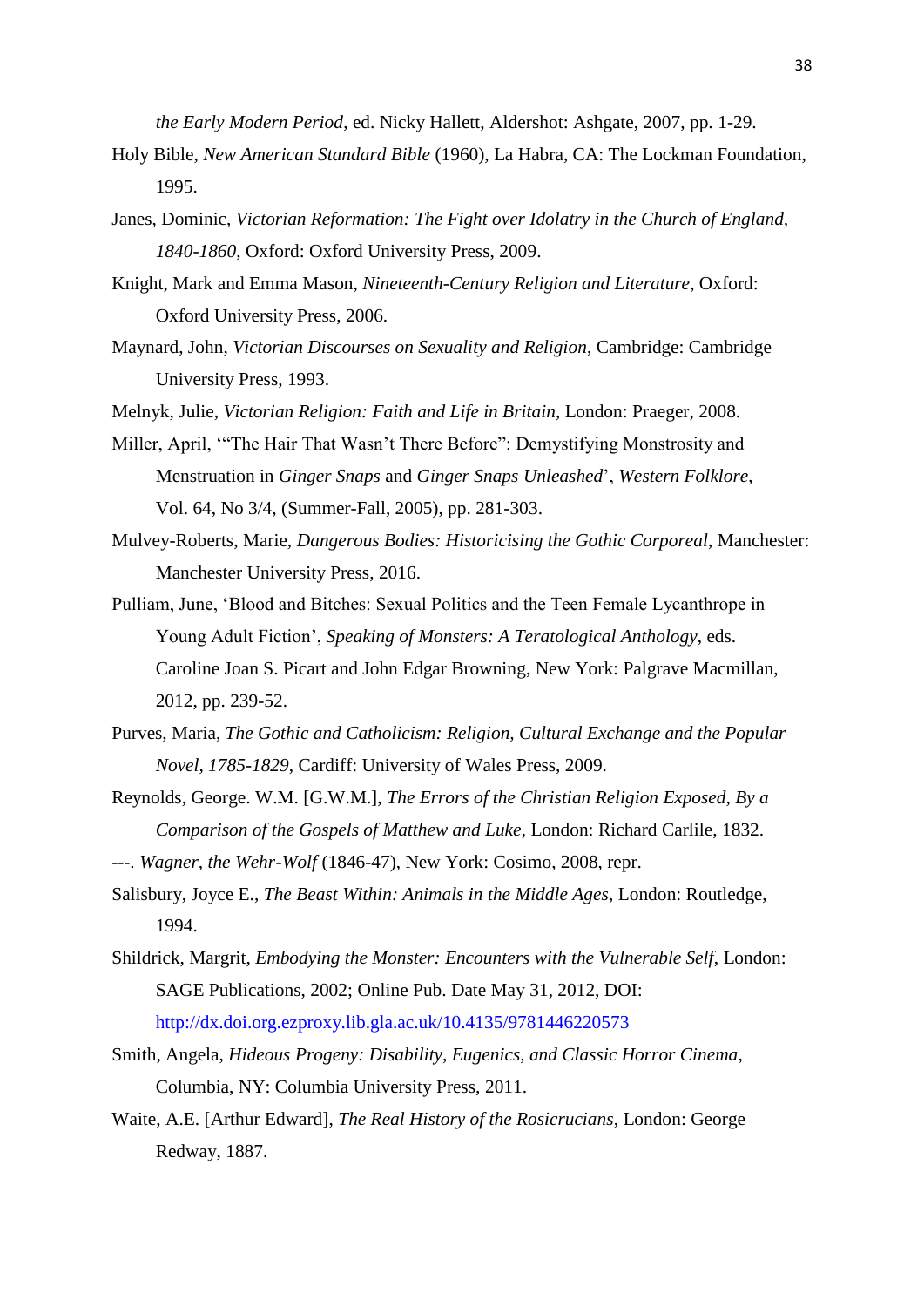Wiseman, S.J., 'Hairy on the Inside: Metamorphosis and Civility in English Werewolf Texts', *Renaissance Beasts: Of Animals, Humans, and Other Wonderful Creatures*, ed. Erica Fudge; Chicago: University of Illinois Press, 2004, pp. 50-69.

<sup>1</sup> Some of this fiction includes, among just a few, Charles Robert Maturin's *The Albigensis*  (1824), Richard Thomson's 'The Wehr-Wolf: A Legend of the Limousin' (1828), Captain Frederick Marryat's 'The White Wolf of the Hartz Mountains' (1839), Sutherland Menzies's 'Hughes, the Wer-Wolf [sic]' (1838), and Leitch Ritche's 'The Man-Wolf' (1831).

**.** 

 $2$  For further analysis on reading the werewolf in relation to disability, see Carroll 2012: 26; de Blécourt 2009: 191; Salisbury 1994: 161; Wiseman 2004: 51; Frost 2013: xii. In fact, Sabine Baring-Gould's 1865 folkloric opus, *The Book of Were-Wolves*, largely discusses lycanthropy in relation to historical cases of violence and murder committed by those who were likely mentally unwell. Reynolds, along with the authors of many other werewolf narratives, aligns the transformation into wolf with physical illness or impairment and Wagner spends much of the narrative searching for a cure. The disability reading is compounded when we consider Wagner's proud, irate love interest (and one of the villains of the story), Nisida. Nisida is introduced as a deaf-mute whose disability resulted from a childhood shock; far into the narrative, it is revealed that Nisida has faked her deafness for more than a decade in order to mislead others into underestimating her so she might achieve her own often unsavoury goals.

<sup>3</sup> Another major reading of the werewolf deals with body theory, since the physical and aesthetic transformation is a crucial component of the mythos (see Shildrick 2002; Cohen 2012: 16-17; Cavallaro 2002: 171). A particular extension of this body theory in recent years is the werewolf as a metaphor for puberty (Carroll 2012: 26; Miller 2005: 281; Pulliam 2012: 239). The focus on bodies is worth mentioning, as Reynolds's narrative style concentrates very heavily on describing physical forms in his fiction, sometimes employing a pseudo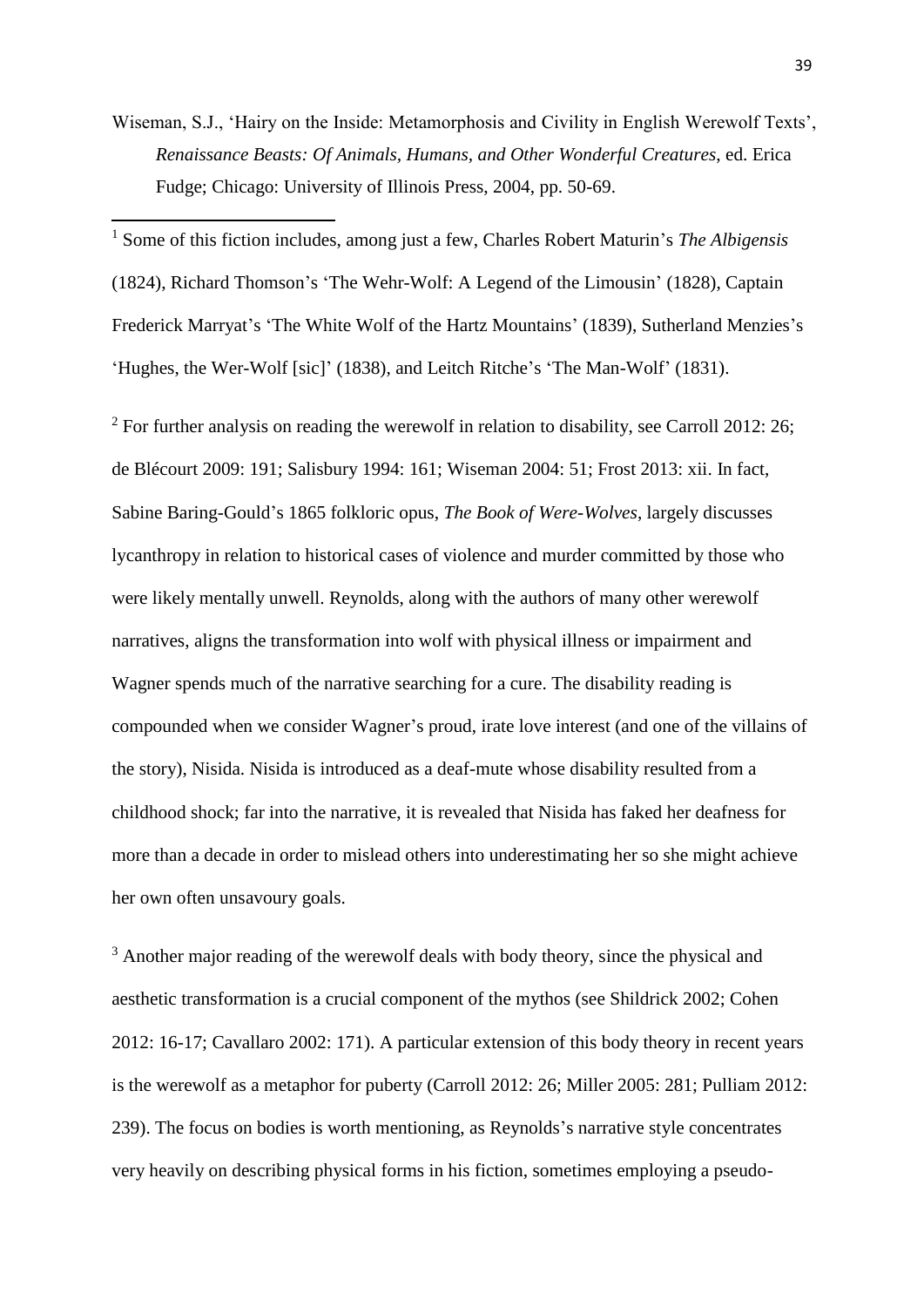scientific or bio-medical gaze to comment upon the mechanics or capabilities of the body (see Boucher 2013). In the case of *Wagner*, however, his bodily portrayals deal more with gruesome violence and light pornography than with any sort of commentary about or treatment of the werewolf; it is for this reason that a more conventional bodily reading is not as feasible an approach to *Wagner* as it may be to other werewolf fiction.

1

<sup>4</sup> It must be noted that Catholicism is by no means the only religion extensively discussed or unfairly portrayed in *Wagner*. Roughly a quarter of the serial deals with a subplot at a Turkish court, in which a secondary character is persuaded to convert to Islam. Islam is portrayed by Reynolds in very ambiguous terms: on the one hand, it is a corrupting Oriental influence which transforms good Christian men into selfish sexual degenerates, while on the other hand it is the religion of sympathetic, relatable characters who are proud of their virtue and faith. Reynolds is less vague about Judaism, with which he explicitly sympathises and decrees as an 'undeservedly persecuted race – the Jews – a race endowed with many virtues and generous qualities, but whose characters have been blackened by a host of writers [with] narrow minds and illiberal prejudices' (35). As neither the Jewish nor Muslim characters or structures in *Wagner* interact with lycanthropy in any significant way (these story lines being parallel or tertiary to Wagner's arc), this article will only make passing reference to them in relation to the presentation of Catholicism in the text.

<sup>5</sup> See Cavallaro 2002: 7; Burstein 2014: 143, 200; Knight and Mason 2006: 194.

<sup>6</sup>See Mulvey-Roberts 2016: 14, 16; Burstein 2014: 185, 200; Janes 2009: 94.

<sup>7</sup> For further information on the conventions of morality and punishment in nineteenthcentury literature, see Eberle 2002: 2; Smith 2011: 23; Gilbert and Gubar 1984 [1979]: 78.